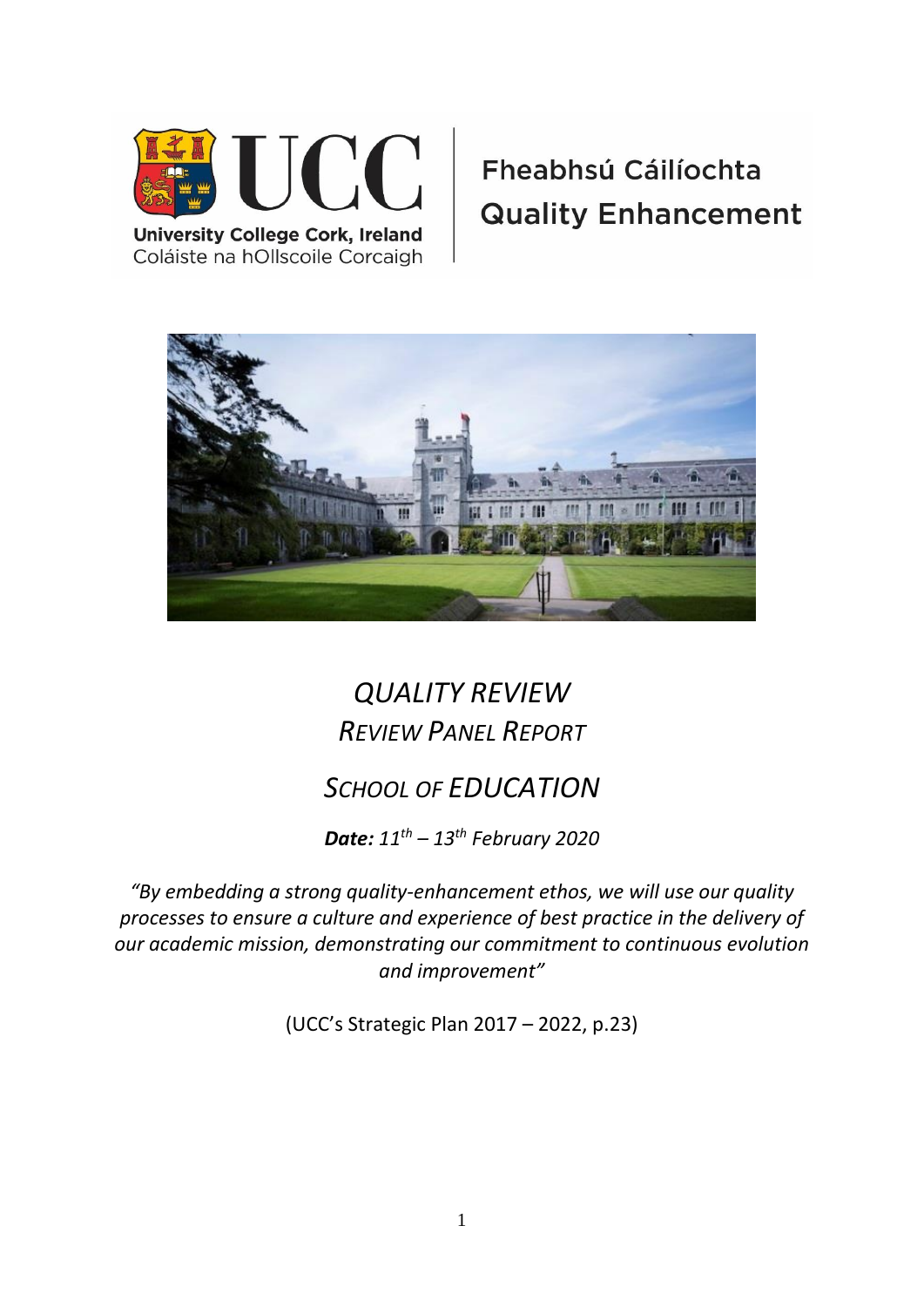## **Contents**

| 1.1 |                                                                                      |  |
|-----|--------------------------------------------------------------------------------------|--|
| 1.2 |                                                                                      |  |
| 1.3 |                                                                                      |  |
| 1.4 |                                                                                      |  |
| 1.5 |                                                                                      |  |
| 1.6 |                                                                                      |  |
|     |                                                                                      |  |
| 2.1 |                                                                                      |  |
| 2.2 |                                                                                      |  |
| 2.3 |                                                                                      |  |
| 2.4 |                                                                                      |  |
|     |                                                                                      |  |
| 3.1 |                                                                                      |  |
| 3.2 |                                                                                      |  |
| 3.3 | Observations to the College of Arts, Celtic Studies and Social Sciences (CACSSS)  13 |  |
| 3.4 | Observations to the College of Science, Engineering and Food Science (SEFS)  13      |  |
| 3.5 |                                                                                      |  |
| 3.6 |                                                                                      |  |
| 3.7 |                                                                                      |  |
|     |                                                                                      |  |
|     |                                                                                      |  |
|     |                                                                                      |  |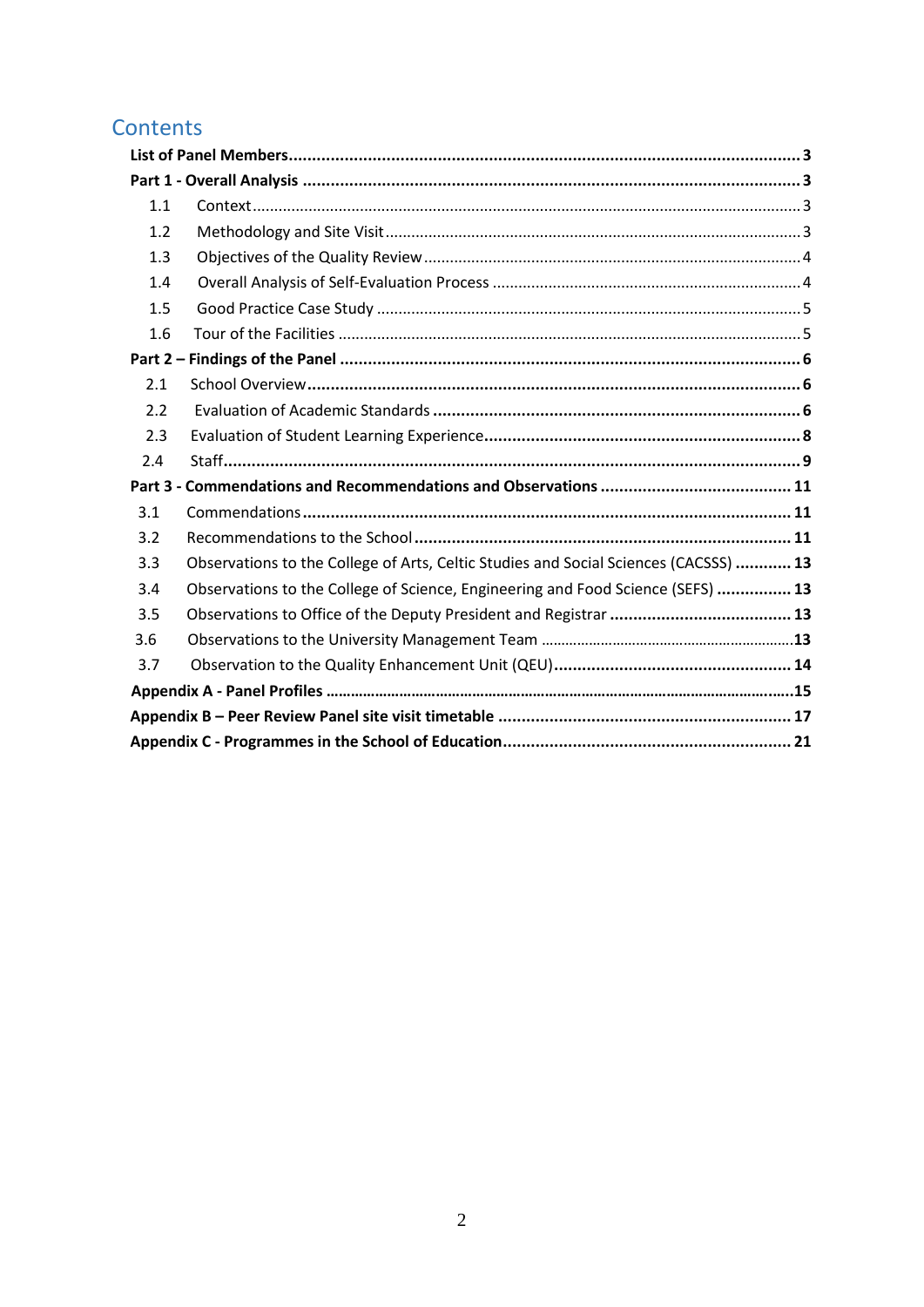## <span id="page-2-0"></span>**List of Panel Members**

| <b>Name</b>               | <b>Position/Discipline</b>                                             | <b>Institution</b>             |  |
|---------------------------|------------------------------------------------------------------------|--------------------------------|--|
| Dr Ruth Ramsay (Chair)    | Dean of Graduate Studies                                               | University College Cork        |  |
| Professor Thia Hennessy   | <b>Cork University Business School</b>                                 | <b>University College Cork</b> |  |
| Professor Ian Menter      | <b>Professor Emeritus</b>                                              | <b>Oxford University</b>       |  |
| Professor Linda Clarke    | <b>Professor of Education</b>                                          | University of Ulster           |  |
| Mr Aaron Frahill          | <b>Student Reviewer</b>                                                | <b>University College Cork</b> |  |
| <b>Review coordinator</b> |                                                                        |                                |  |
| Dr Geraldine Fahy         | <b>Quality Enhancement Advisor, Quality</b><br><b>Enhancement Unit</b> | <b>University College Cork</b> |  |

Refer to Appendix A for detailed panel profiles.

### <span id="page-2-1"></span>**Part 1 - Overall Analysis**

#### <span id="page-2-2"></span>**1.1 Context**

The School of Education (SOE) has been providing high quality teachers to the Irish Education system for 115 years, as well as carrying out high quality research. It currently has a suite of 11 programmes, four at undergraduate (UG) level and seven at postgraduate (PG) level. It is a trusted teacher education provider with 86 partner schools and 100+ placement partners. The School currently has 38 Permanent/Fixed Term staff (34.8 FTE) made up of 26 (24.2 FTE) Academic staff, 7 (5.8 FTE) Professional Services staff, 4 Early Years Childhood Studies (EYCS) Placement staff, one Project Staff member, 3 Adjunct appointments and 82 part-time staff. In 2019/20 the School of Education has Student FTEs of 705. In Headcount terms, this constitutes almost 1,000 individual students: 586 undergraduates; 369 Taught Postgraduate students; 39 Postgraduate Research students, 37 of whom are at Doctoral level. School staff are scattered in offices across 7 locations, all in older buildings on the campus, from Fernhurst on the eastern side of O'Donovan's Road to the last house at the western end of Western Road (1-2 Lucan Place).

#### <span id="page-2-3"></span>**1.2 Methodology and Site Visit**

The Panel site visit for the School took place over three days in February 2020. The timetable was comprehensive and enabled consultation with key stakeholders, including senior management of the University, School staff, students, and external stakeholders. There was full engagement with the Head of School (HoS), School Manager, and the programme coordinators. The Panel included international external reviewers with peer expertise in the areas of education. Internal reviewers provided knowledge of institutional and organisational structures within UCC. The student reviewer was a first year MSc Finance student, having completed a bachelor's degree in Economics and Mathematical Studies from UCC in 2018. A Review Coordinator from the Quality Enhancement Unit (QEU) accompanied the Peer Review Panel throughout, to facilitate the review process and to support the Review Panel in formulating and agreeing the final Panel Report. The Report was compiled collaboratively; the entire Panel contributed to the production of the final Report.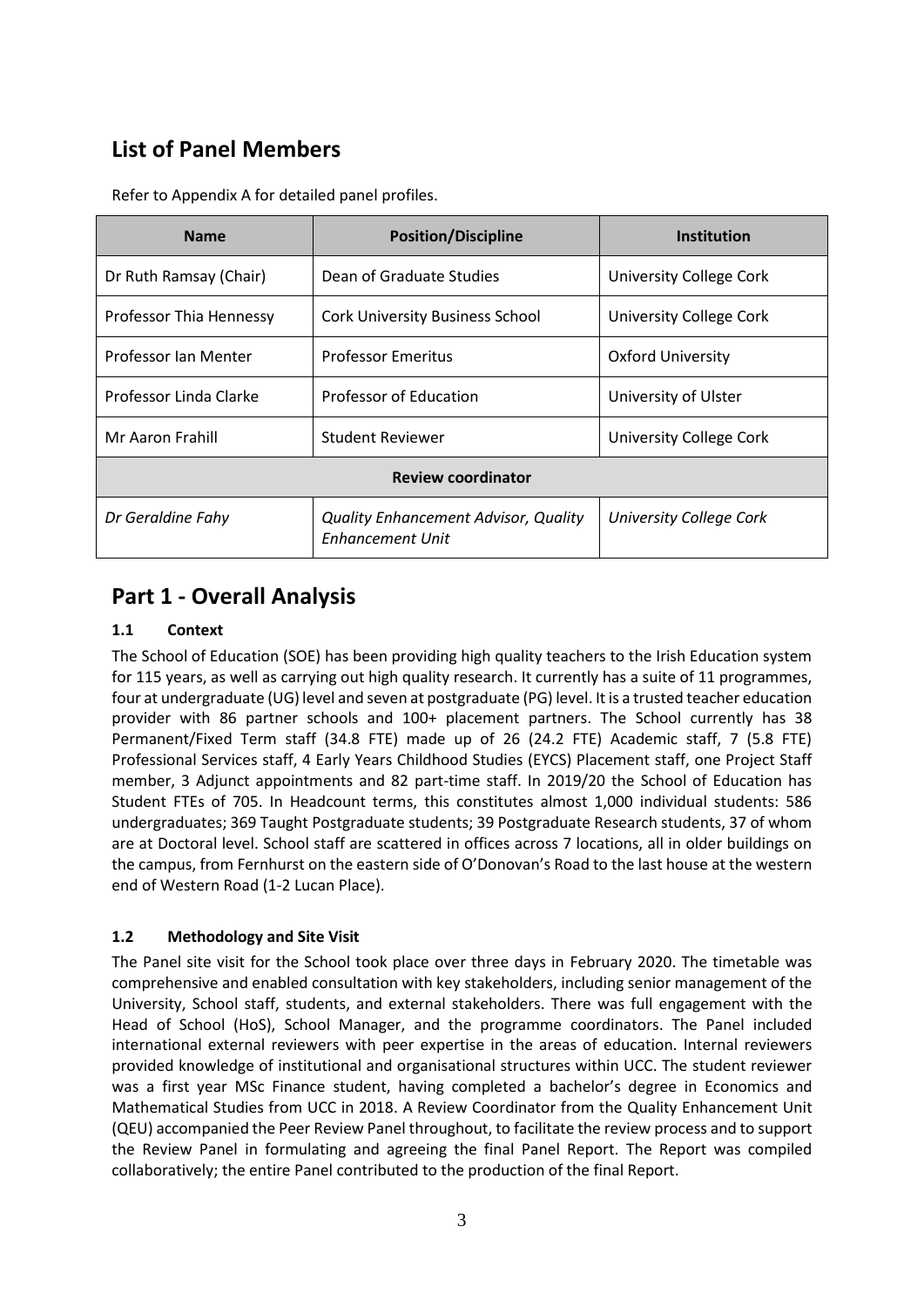#### <span id="page-3-0"></span>**1.3 Objectives of the Quality Review**

The overarching objectives of academic quality review at UCC are to enable Schools, through evidence-based self-evaluation, to:

- 1. Reflect on and promote the strategic enhancement of their academic activities to ensure an outstanding learning experience for all students (enhancement dimension);
- 2. Evaluate the effectiveness of their processes for assuring academic standards and provision, in line with the University's academic mission and strategy (assurance dimension).

Thus, peer review goes beyond quality assurance to also embrace continuous quality enhancement. The Peer Review Panel report reflects these objectives in the recommendations and commendations outlined to support the School of Education in further refining its priorities and optimising its activities in the pursuit of its ambitious drive for excellence within the international and national arena of higher education.

#### <span id="page-3-1"></span>**1.4 Overall Analysis of Self-Evaluation Process**

#### *1.4.1 Self-Evaluation Report (SER)*

It is apparent to the Panel that the School put a lot of effort into developing their SER; accordingly, the SOE Quality Review Team was designed to comprise a representative group from the school, reflecting a wide range of expertise and different levels of service. Overall, the team members have produced a well-written, cohesive, reflective self-evaluation document. The Panel notes that the School has a clearly articulated strategic plan and appears to have thoroughly reflected on its praxis. The School included data from various fora and exercises including School strategy committees, staff meetings, student forum and feedback, student focus group, a SWOT analysis, benchmarking and a case study of good practice. Notwithstanding the quality of the SER, the Panel agreed that some pieces of information were absent that they wished to uncover during the site visit meetings, e.g. how forward looking is the School – how do staff see the School developing in 5+ years? What is the extent of the partnerships with Schools?

#### *1.4.2 SWOT Analysis*

The School SWOT analysis identified that the School's main strength lays in the quality of its UG and PG programmes. The School attributes this to the strong collaborations/relationships that have been developed with partner schools and other placement sites since the Schools inception in 1905, along with the strong sense of collaboration and collegiality amongst School staff. The SWOT revealed several key weaknesses relating to academic staff workload, marketing and dissemination of work and impact, the School's digital presence, and staff: student ratios (SSRs). The opportunities highlighted by the SWOT largely focus on programme development in terms of increased internationalisation, increased UG programme offerings, and Continuing Professional Development (CPD). The highlighting of these opportunities is interesting and potentially very challenging, given one of the main weaknesses identified relates to academic staff workload; the School will need to carefully plan how new programme development, or existing programme expansion, integrates with academic staff workloads. The School identified a number of threats, the most significant being not attaining Teaching Council reaccreditation for their programmes. Additional threats identified include the SSR, which links directly to the School's reaccreditation process. When the programmes received initial accreditation in 2014/15 from the Teaching Council, it was with a stipulation that the School had to achieve an SSR of 1:15 in order to obtain re-accreditation.

#### *1.4.3 Benchmarking*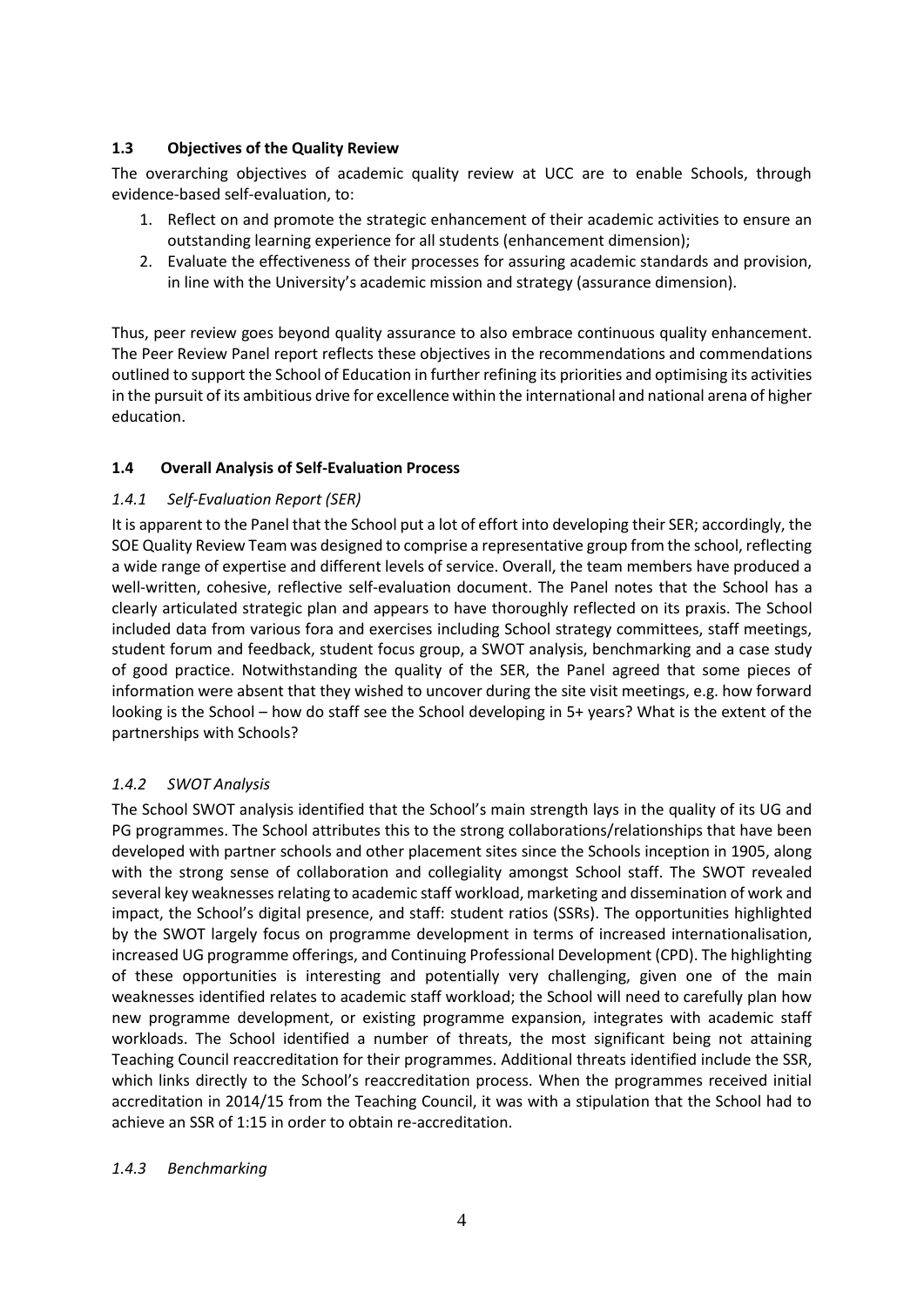Benchmarking was undertaken with Maynooth University (MU) and Queens University, Belfast (QUB). QUB was chosen as it is a much larger School in another jurisdiction with a successful international reputation; MU was selected as it is a very successful School nationally and is of a similar size to the SOE at UCC. The focus of the benchmarking was informed by the School's five key strategic priorities, and the findings of the SWOT analysis. The School states that the benchmarking exercise was very helpful in identifying the areas the SOE excels in, and those requiring improvement. A criticism of how benchmarking is presented in the SER is that there are no specifics and readers are required to read the additional appendix (Appendix G: SER) for detailed information; it would have been helpful to provide a brief synopsis of the main outcomes of the benchmarking exercise in the main SER text and their implications for the SOE.

#### *1.4.4 Developments since last review*

The last periodic quality review of the School of Education took place in 2012/13. No mention is made in the report of actions taken by the School since the last Quality Review (QR). The School does mention the fact that the previous QR highlighted the issue of a School of its size having only one Professor, and that this remains the case despite recruitment for a Professorial post being conducted twice in the interim.

#### <span id="page-4-0"></span>**1.5 Good Practice Case Study**

The School included five projects as Case Studies of Good Practice in this section:

- Made2Move project
- Professional Research Paper (PRP) all PME2 students must complete an individual PRP of 6,000 words in length designed to facilitate student teachers in enacting a research-based ethos to their teaching career.
- Interventions to Enhance Literacy Skills and Associated Self-Confidences –project that investigated the value of literacy interventions to enhance adolescent literacy skills and associated self-confidences.
- Role-Play as a Pedagogical Tool for Communicative Competence in the Irish language
- Ubuntu Research Projects promotion of Development Education with student teachers. Specifically, the Ubuntu Network contributes to building a world, based on respect for human dignity, and rights are informed by values of justice, quality, inclusion, sustainability and social responsibility.

The Ubuntu Research Project was also presented to the panel as a Case Study of Good Practice during the site visit. The Panel was impressed with the obvious engagement of staff and students with the project and the visible benefits to school students in the local community. The Head of School also mentioned 'Edfest' as an exemplar of good practice. This was a ½ day event held in December 2019 that the School wishes to extend and repeat.

#### <span id="page-4-1"></span>**1.6 Tour of the Facilities**

The Panel were taken on a tour of some of the facilities in the School of Education; the tour commenced in Leeholme where the Panel saw the small conference room and toured some of the administration offices. The Panel were then taken to the Crossleigh Computer Lab, followed by the Teaching Research Laboratory. The Panel were shown the BA Early Years Childhood Studies (EYCS) new, fully accessible, outdoor space and concluded the tour by visiting the impressive Eureka science teaching laboratory in the Kane Building.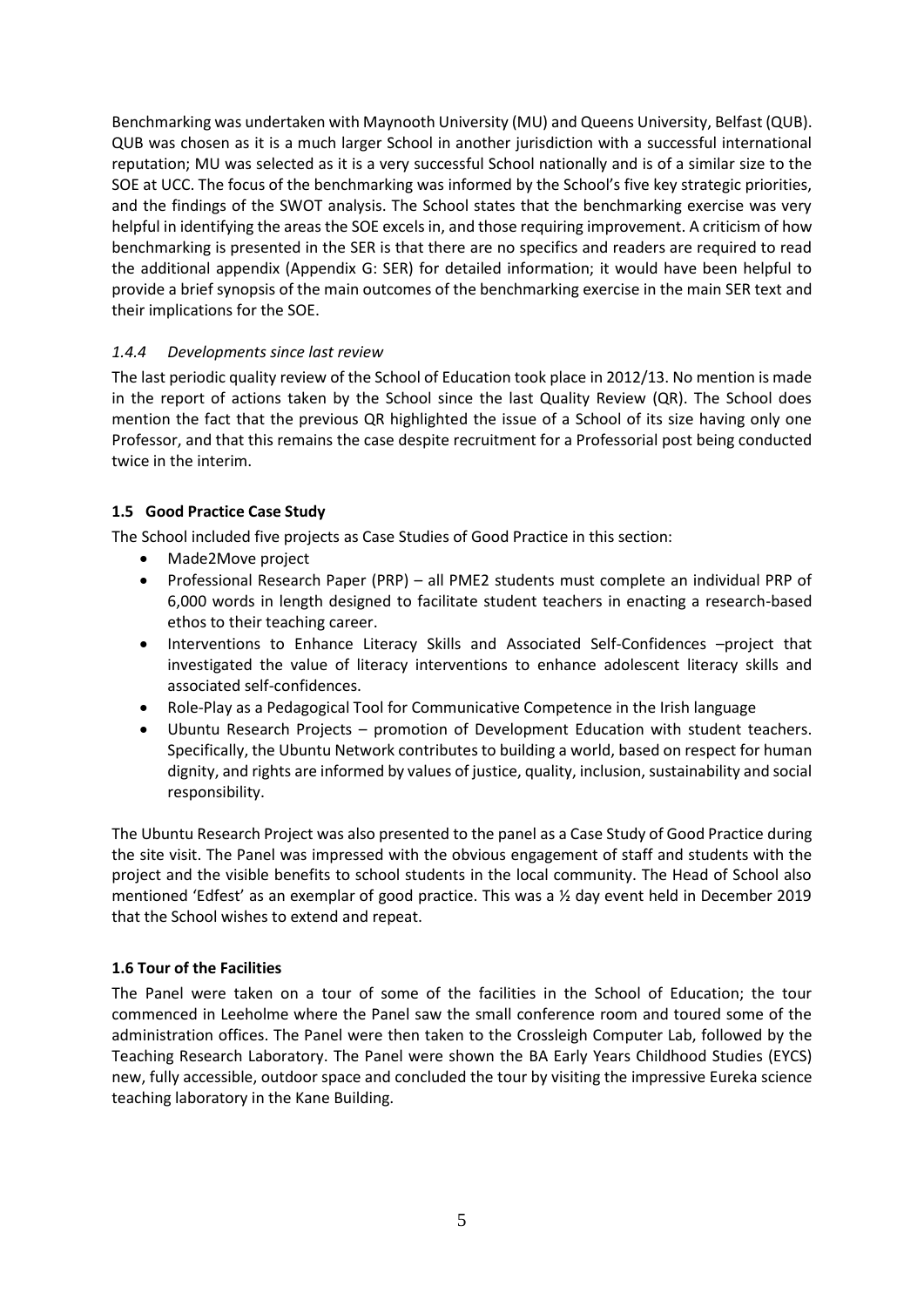### <span id="page-5-0"></span>**Part 2 – Findings of the Panel**

#### <span id="page-5-1"></span>**2.1 School Overview**

The Panel was very impressed by the effective leadership of the School and welcomed the open and positive engagement of all School staff during the Quality Review process. There seemed to be a very positive atmosphere, with staff across all domains – academic and Professional Services staff – appearing to work effectively together. There appears to be a clear management structure in place where staff have the opportunity to join committees focussed on various aspects of development in the School. The School also clearly enjoys considerable esteem within the College of Arts, Celtic Studies and Social Sciences (CACSSS).

#### *2.1.1 Mission, vision, aims and objectives*

The Mission Statement of the School of Education is *"in order to empower teachers to educate young people to thrive and flourish in an uncertain world, we will continue to build on the School of Education's position as a local, national and international beacon of high quality research-informed, and practice-led professional learning across the continuum of teacher education".* The Schools Strategy has five key priorities: (1) **Staff Development**, (2) **Consolidation** of existing programmes and practices, (3) Development of a coherent **Placement** system, (4) **Capacity Building**, and (5) Measuring the **Impact** of the SOE in learning and teaching, research and innovation, and community engagement. However, some concerns remain for the Panel in the areas of forward-planning - how will the School look in 5 years' time?

#### *2.1.2 School organisation, planning and communication*

The School of Education functions well as a School, and there appears to be considerable goodwill amongst the staff towards colleagues. A staffing plan submitted to CACSSS by the School in April 2019 was greatly affected by the pause on recruitment in UCC in September 2019. The panel strongly recommend that the School move forward in their development of a new staffing plan; it is critical that this staffing plan, particularly in respect of new staff appointments, be drawn up with reference to the overarching Strategic Plan for the School, taking account of long-term developmental needs to ensure balance across the various areas of practice represented within the School.

#### <span id="page-5-2"></span>**2.2 Evaluation of Academic Standards**

#### *2.2.1 Student "life-cycle"*

The School attracts a range of students across the different educational areas with enrolment at undergraduate (UG) level primarily coming through the conventional CAO route. Student intake across the main programmes has been relatively consistent over the past five years. Students spoke highly of their experience in the School; the Panel, in turn, were impressed by the enthusiasm of the students that they met.

In terms of postgraduate (PG) students, intake has also been consistent. Each academic year, 25 places are available on the Postgraduate Diploma in Special Educational Needs (PDSEN) course. The Cohort PhD programme has recruited 22 students for its third cohort which began in September 2019. The Panel had some concerns about the School taking on so many PhD students at the same time given the issues surrounding staff numbers and workload; the Panel urges the School to prioritise finding a solution to the supervisor issue for these students as soon as possible.

Placements are a huge part of the degree programmes in the School, at both UG and PG level. Students, at both levels, described significant differences in the way that placements operated across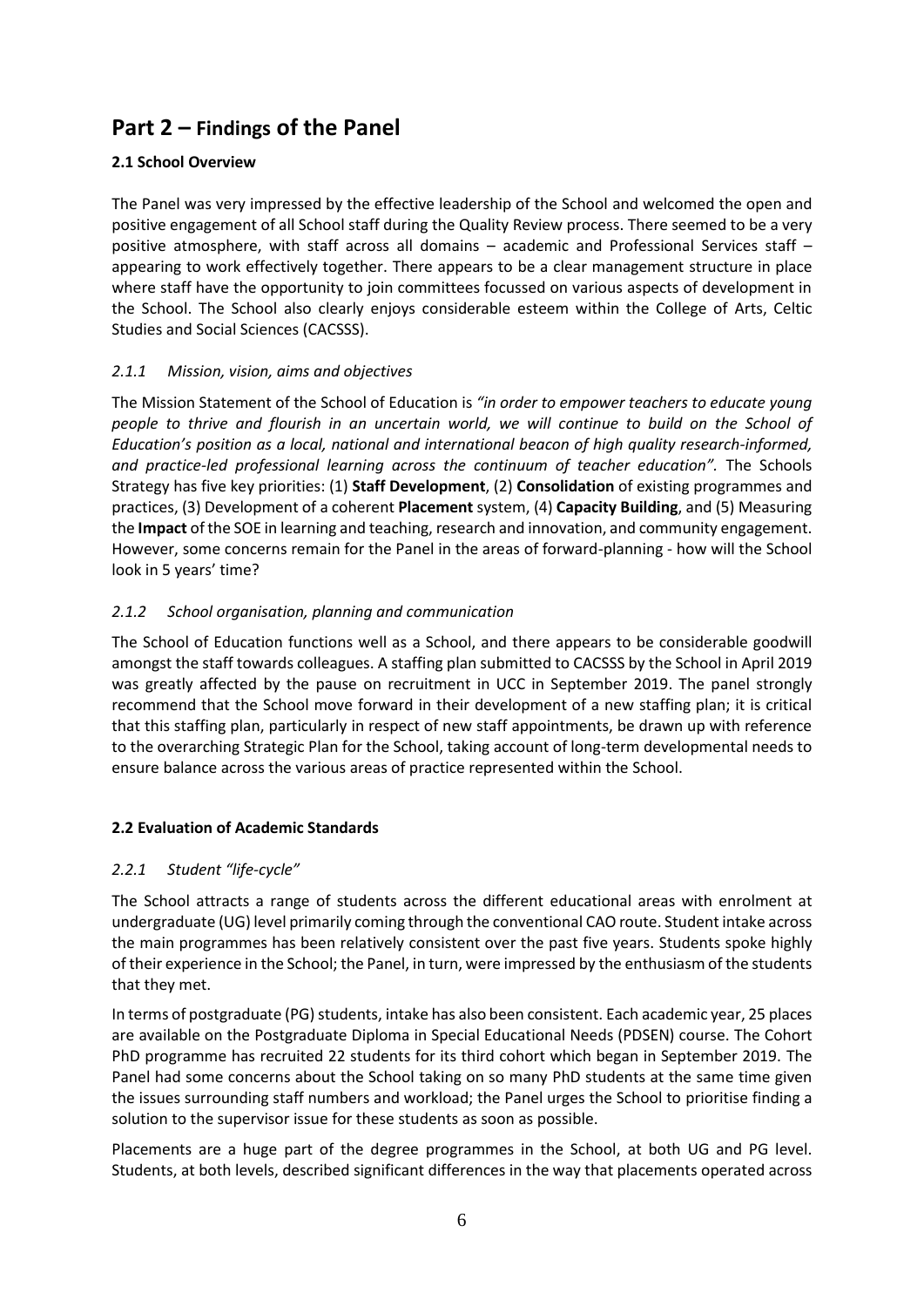programmes with some programme placements seemingly more successful than others. The HoS mentioned that the School is now working centrally with the University to develop a placements system that speaks across all programmes; the Panel urges that this Placement Systems Working Group continue to review the structure and nature of placement modules with a view to arriving at a standardised approach for placements across all programmes, e.g. the way placements are organised, the length, and timing, of the placement, policies for absence, and the overall student experience of placement.

#### *2.2.2 Programme delivery and curriculum planning*

The School currently has 11 distinct programme offerings from Level 8 to Level 9 on the National Framework of Qualifications (NFQ) (Appendix C). The Panel was satisfied that programme provisions are correctly placed on the NFQ, and recognise the importance of this teaching, particularly at PG level, to the Schools FTE income. However, the Panel were encouraged to hear that, as part of the School's Strategic Goal of Consolidation, the School's Initial Teacher Education (ITE) Undergraduate Working Group are currently mapping practices across programmes with a view to streamlining existing, and new, UG programmes. As part of this exercise the Panel recommends that this mapping exercise be a data driven approach and should include looking at programme design and currency, targets for recruitment, assessment patterns, staff, and student, workload, partnership links and employability, and assuring that excellence is evidenced across all programmes.

In response to the national Teacher Supply issue in specific subject areas (Maths, Irish, Home Economics and Modern foreign languages), the School have developed a BEd in Gaeilge (with Maths or a Modern foreign language). Having been approved by the University, this is currently being accredited by the Teaching Council.

#### *2.2.3 Staff-student communication structures*

The Panel's consultation with students suggested that while staff are highly student-focused and most operate an open-door policy for students, communication mechanisms at programme and school level are not consistently effective in supporting dissemination of key information to students, particularly with regards to cross-School programmes, e.g. BEd (Hons) (Sports Studies and Physical Education) and the chosen specialist arts subject. UG students on this course were particularly worried about missing lectures on modules related to their arts subject while on placement for the Sports Studies and Physical Education aspect of the programme. The programme coordinators stated that there was an agreement with the Schools running the arts subject that students be allowed to make up the time missed while on placement however it was obvious to the Panel, from their discussions with UG students, that this either does not happen or students are not aware of what they need to do to source the material they missed. The Panel recommends that Programme coordinators, particularly those coordinating cross-School programmes, re-examine communication strategies across Schools to ensure that the learning experience for students on such programmes is effective and consistent.

#### *2.2.3.1 Undergraduate students*

The main issue of discontent with regards to the UG students that the Panel met surrounded the timing of placements; specifically, some students are perplexed as to why they have such little pedagogical training prior to going on placement in their 2<sup>nd</sup> year. Students commented that while they generally know their subject when arriving in their school for their placement, they feel completely unprepared as to how to teach that subject. The Panel acknowledges that these views were not held by all students and preparedness appears to differ across programmes. The Panel suggests that the ITE Undergraduate Working Group investigate this issue, with a view to providing first year UG students, even those taking generic first year subject modules, with more advanced pedagogical training prior to their going on placement at the start of their second year. An additional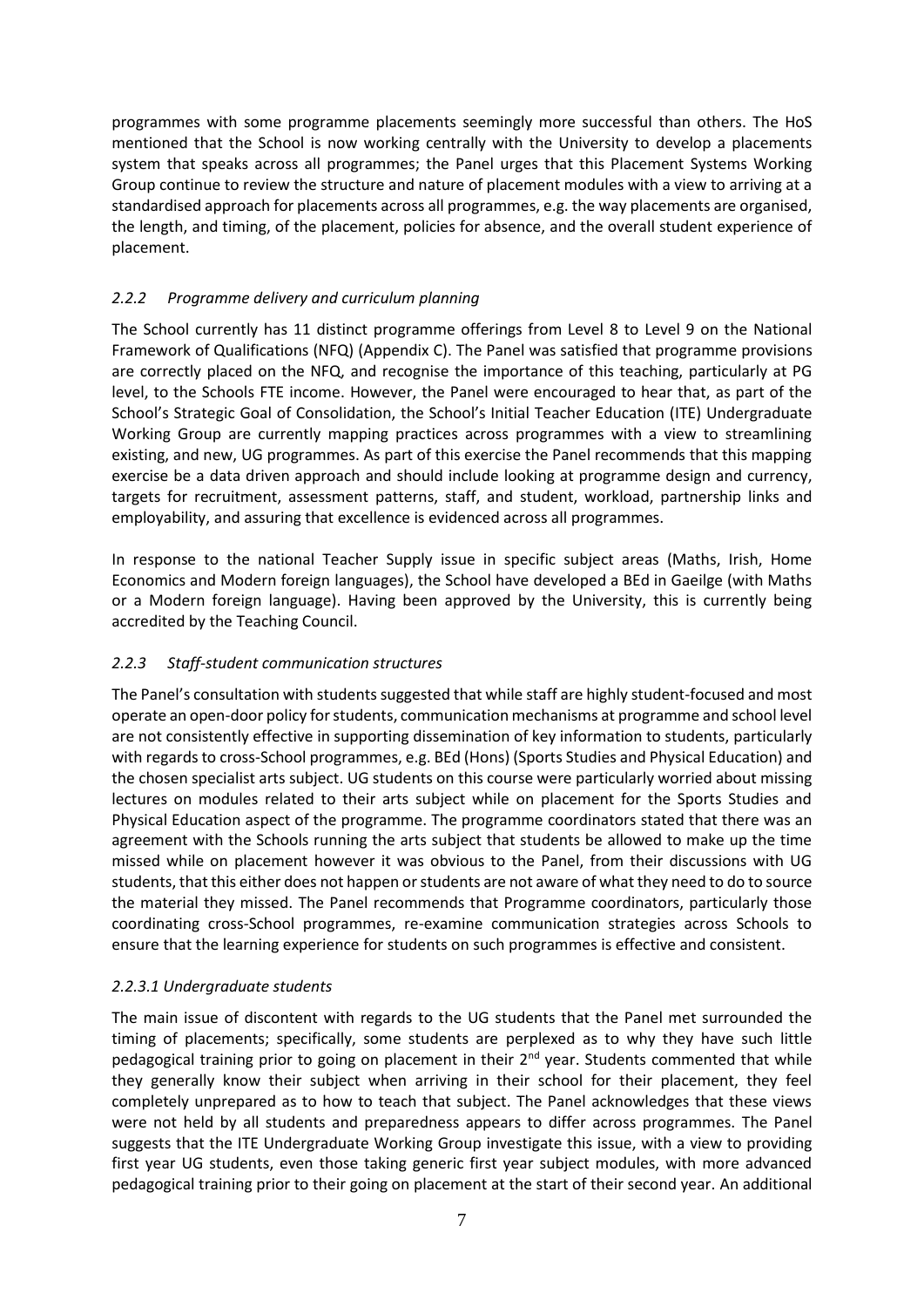placement-related issue that was brought up by the UG students in the site visit meeting was that of module preparation for placement in unique school settings, e.g. Steiner Waldorf Schools. Consequently, those students feel that the standardised preparation module does not adequately equip them for schools that require a specialist approach.

The issue of feedback in general also arose during site visit meetings; it became apparent to the Panel that, while many staff give students the opportunity to evaluate a module, there is no requirement for staff to review or implement this feedback. Students stated that module feedback mechanisms varied from online feedback via CANVAS to paper-based module evaluations but that in general feedback opportunities depend on the lecturer. The Panel recommends that the School implements a consistent School-wide policy around the quality, timing and delivery of student feedback, and that this information is shared with students. In addition, the School should ensure mechanisms for disseminating feedback from external examiners, both to identify areas of good practice as well as areas for action and development. CANVAS, which was only adopted by UCC in 2019/20, now provides an opportunity to standardise UG student communication, streamline submission of assignments, standardise assessment feedback mechanisms and ensure the look and the feel of the student interface are consistent.

#### *2.2.3.2 Postgraduate students*

All PG students commented that course leaders/organisers are very approachable and provide feedback when requested to do so. Students on the PDSEN programme were particularly enthusiastic about their experiences, specifically in relation to cross-sectoral visits and the mix of primary and postprimary teachers on the course which allows for excellent opportunities to share best practice.

PME students remarked that support from School of Education staff for those on placement was very good and that any issues or concerns that they have raised have been listened to and dealt with, where possible. The Panel heard that how PME students are placed in local schools has changed almost on a yearly basis in recent times. However, the latest process, to have School of Education staff pick a school for students from their list of 10 appears to have positive support from both PME students and from local school principals.

For Cohort PhD students, having full-time jobs, the nine Saturday classes at UCC per year (plus a 1 week summer school) works quite well. The Panel understood that students feel well supported and that so far, the experience has been positive. This is again in evidence of the staff's commitment to their students, but also how the academic staff's workload can be very heavy including evening and weekend work, as well as travel time to support and assess student teachers in their placements in other programmes.

#### <span id="page-7-0"></span>**2.3 Evaluation of Student Learning Experience**

#### *2.3.1 Teaching and learning*

The evident commitment to reflective education and innovative teaching in the School was impressive. The Panel was impressed by some of the initiatives presented by staff, particularly the Ubuntu Case Study of Good Practice highlighting Development Education as central to ITE. The initiative of having student teachers as researchers links very well with the requirements of the Sahlberg 2 review, and UCC's Graduate Attributes programme.

One aspect of teaching and learning in the Early Years Childhood Studies (BAEYCS) programme that was commented on by the external stakeholders was the seemingly immovable placement hours, despite the requirements of the placement school or area; e.g. BAEYCS students are on placement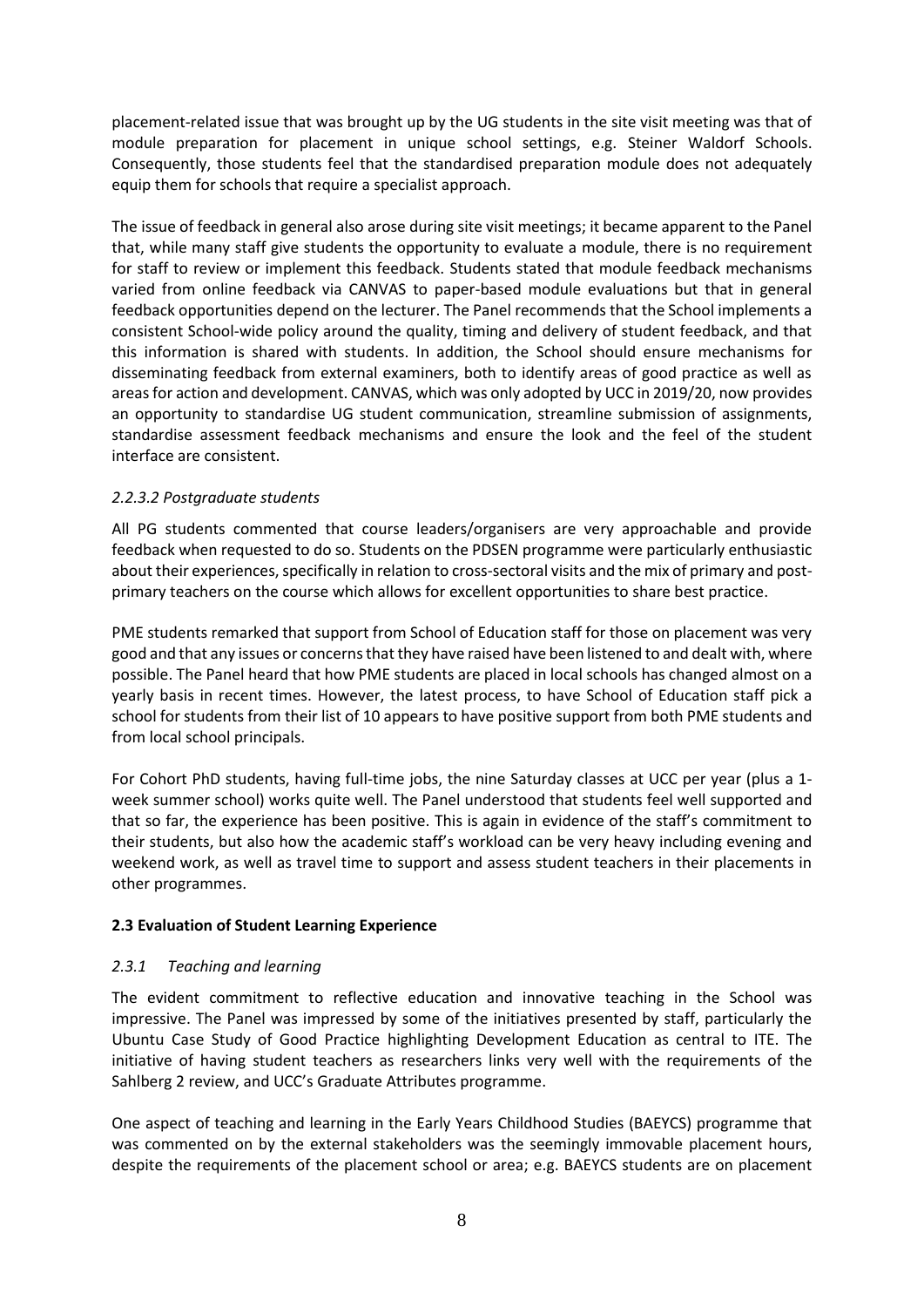from 9am – 3pm despite the Early Years provider settings looking after children until 4pm/5pm. External stakeholders hosting students from the BAEYCS said that this was unsatisfactory and inconvenient for them, the placement students and the children they looked after as the placement students left before the day was complete. Given that in general placements seem to vary depending on the programme, the panel queried that such a standardised, unworkable, rule is being applied. The Panel recommends that the Placements Systems Working Group take a detailed look at this practice and find a solution that satisfies all parties involved.

#### *2.3.2 Learning resources (staffing, physical, technical, other)*

The Panel were very impressed by the learning resources provided to students. In addition to dedicated Computer and Science laboratories, the School of Education has purchased laptops that are made available to students when necessary.

#### *2.3.3 Student support*

The view of the Panel is that most students in the School of Education feel supported, with staff being highly student focused. However there appeared to be somewhat more pastoral support available for PG students compared to UG students. The Panel felt that this may simply be due to varying levels of staff knowledge and recommend that all School staff be made aware of all policies that may impact student work, particularly in relation to placements, e.g. sick leave, bereavement, etc.

#### *2.3.4 External links/community engagement/employability*

It is evident that the School enjoys considerable goodwill from alumni and local schools and provides a valuable service in terms of addressing skills needs for Irish teachers. The Panel met with a representative group of external stakeholders, including School of Education alumni, and local school principals and placement hosts. There was a strong will, amongst this group, to engage more widely with the School and to build on the existing memorandum of understanding to progress to more formal partnerships.

External stakeholders were very enthusiastic about the School of Education remarking that School staff are very open to suggestions and comments from local schools as to what can work better, etc. as well as highlighting the good support that they feel students on placement in local schools received from UCC staff. The Panel noted that external stakeholders wish to be much more involved in the School of Education's activities, particularly from a research perspective, e.g. invitations to relevant guest lectures, refresher courses for teachers and principals, a shared research newsletter, etc. The Panel is of the opinion that the School needs to capitalise more on this loyalty and reputation to advance its educational and resource ambitions. It is essential that the School becomes even more outwardly facing in terms of engaging with local and regional schools to anticipate future needs, and to form potential partnerships, both regionally, nationally and internationally in areas where they currently excel.

#### <span id="page-8-0"></span>**2.4 Staff**

#### *2.4.1 Staff Profile*

As mentioned above, the School currently has 38 Permanent/Fixed Term staff (34.8 FTE) made up of 26 (24.2 FTE) Academic staff, 7 (5.8 FTE) Professional Services staff, 4 Early Years Childhood Studies (EYCS) Placement staff, one Project Staff member, 3 Adjunct appointments and 82 PT staff. The 82 PT staff are qualified teachers that act as placement tutors, many are retired teachers or retired principals with no wish to become full-time staff members. Many of the academic faculty are involved in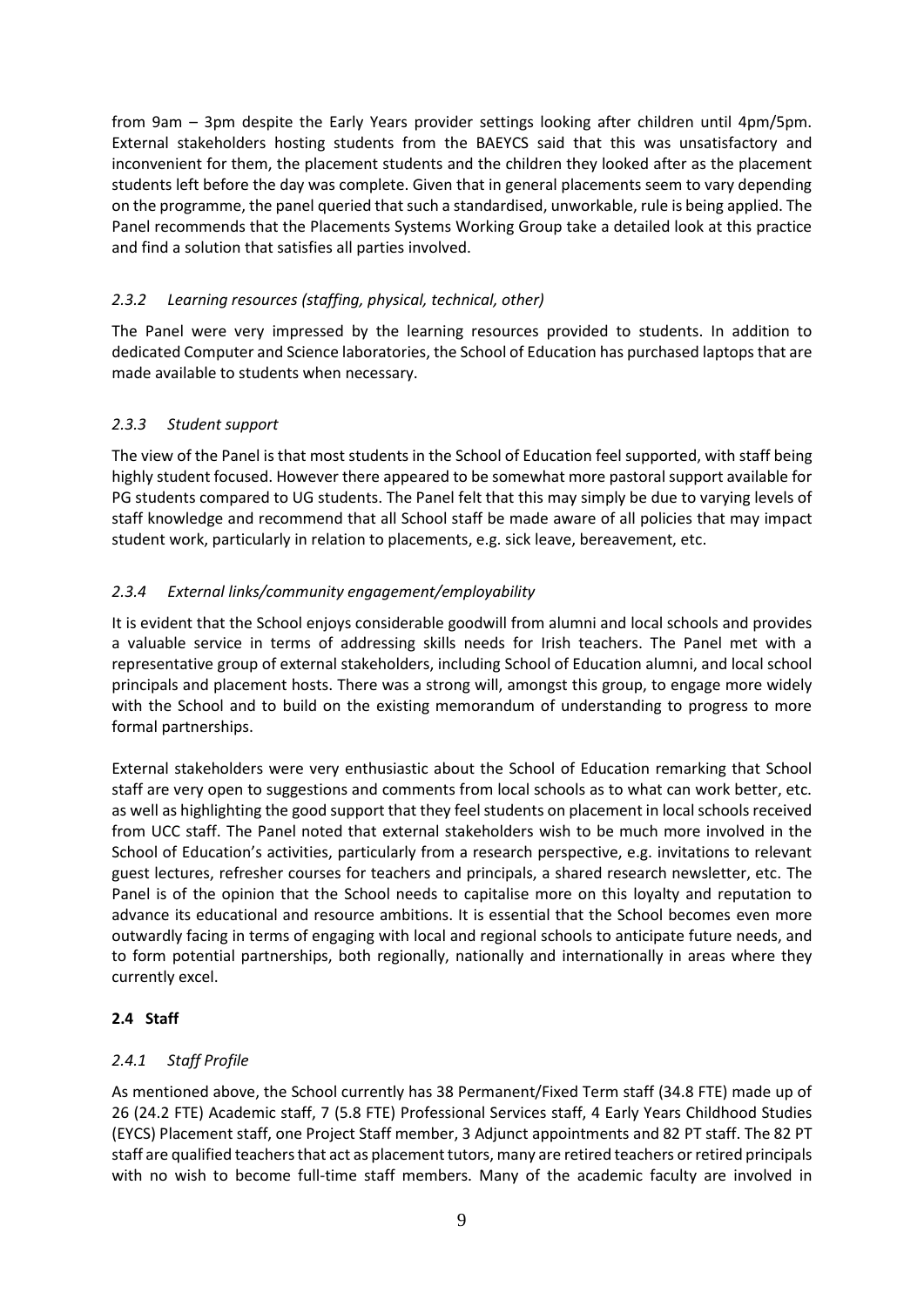academic administration roles as programme coordinators or co-coordinators. To ensure fair workload distribution for all staff, a transparent workload allocation model should be implemented. This model should take account of the administrative duties of academic staff – especially in relation to the Programme Director roles – and ensure that staff have sufficient time to engage in research, learning, and teaching activities to advance their own career objectives.

#### *2.4.2 Staff Development Objectives*

While the Panel observed some good exemplars of teaching practice and a desire for professional development amongst staff, many staff stated that due to their high teaching loads, they rarely have the time to conduct research let alone to avail of professional development opportunities. The Panel advises that the workload distribution model in development in the School allows times for staff to avail of CPD opportunities in addition to their teaching and research allocation. The Panel also believes that, with changing learning environments, staff need to remain current in the areas of Teaching & Learning and should be encouraged to engage with programmes offered by CIRTL<sup>1</sup>.

<sup>&</sup>lt;sup>1</sup>Centre for the Integration of Research, Teaching and Learning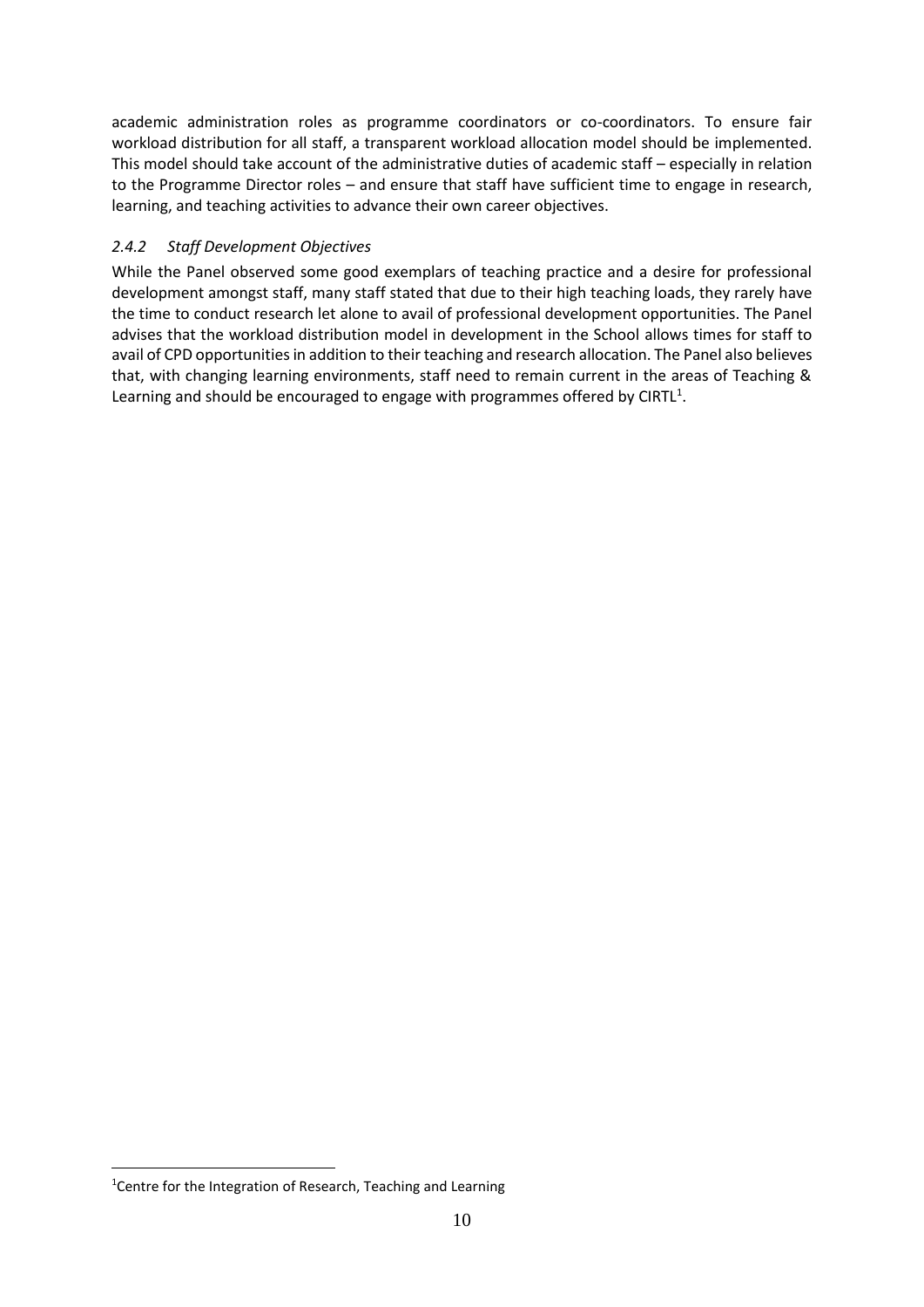#### <span id="page-10-0"></span>**Part 3: Commendations and Recommendations and Observations**

#### <span id="page-10-1"></span>**3.1 Commendations**

*In an ethos of quality enhancement, whereby good practice is acknowledged and disseminated, the Panel notes the following areas for commendation:* 

- Panel welcomed the open and positive engagement of all School staff during the Quality Review process;
- Panel was impressed by the leadership of the School, particularly the Head of School and the School Manager, where strategic vision and enthusiasm were clearly evident;
- High levels of collegiality were evident in the School;
- Impressive levels of stakeholder satisfaction;
- Academic staff expressed enormous admiration for the strong support they receive from Professional Services staff;
- All staff articulated a strong commitment to enhancing the student learning experience;
- Excellent examples of good practice presented across the Case Studies;
- Panel were impressed by the financial health of the School as communicated by the College Financial Analyst.

#### <span id="page-10-2"></span>**3.2 Recommendations to the School**

#### *3.2.1 Strategic*

- Head of School and all programme coordinators should give consideration over the forthcoming months to developing a more strategic approach to their relationship with schools that builds on current placement-led relationships to ensure professional two-way interaction;
- Head of School, and School Manager, should seek a detailed explanation in how the Teaching Council Ireland (TCI) Staff-Student Ratio requirement will be calculated following the implementation of the reaccreditation requirements;
- The School would benefit from being in a single location, and in the context of the ongoing discussion to co-locate staff, the Head of School should continue to liaise with all staff to ensure that any concerns are considered;
- The School should move towards the provision of the full continuum of ITE, from Early Years to Adult Education, by developing a postgraduate qualification in primary education;

#### *3.2.2 Internationalisation*

• Potential for internationalisation should be explored, particularly at PhD-level, in liaison with CACSSS international recruiter.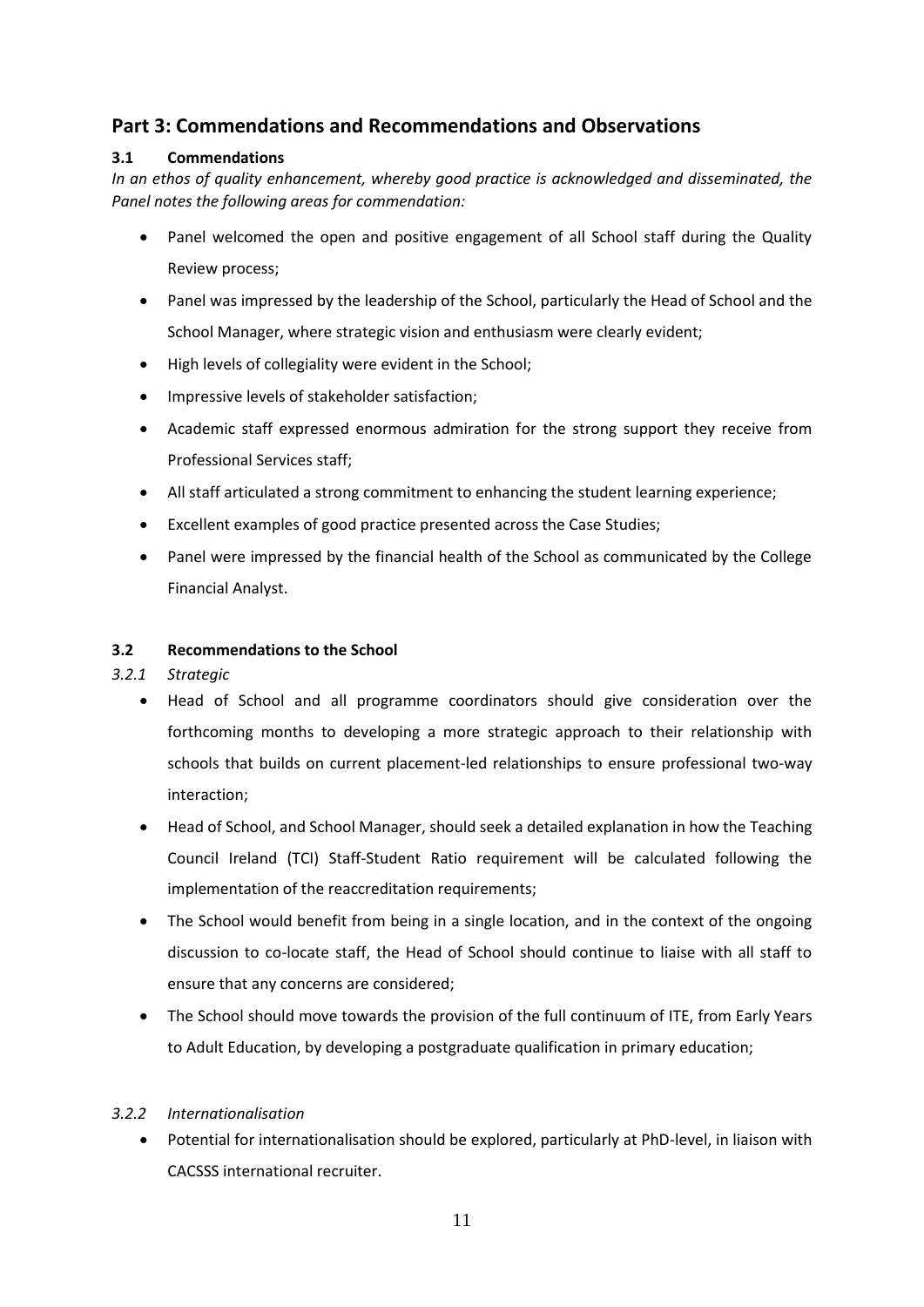#### *3.2.3 Staffing*

- Head of School, with the School's Senior Management Team, should continue to develop, and disseminate in an open and transparent manner, a clear academic workload model, that safeguards sufficient time for research, appropriate to the circumstances of an applied school in time for the start of the next academic year;
- Head of School should continue to explore, with appropriate colleagues in the university, the need to improve the opportunities, and streamline the process for, promotion.

#### *3.2.6 Finance and sustainability*

- Head of School should work with the CACSSS fundraiser with a view to developing a philanthropic funding plan and corporate sponsorship for School of Education based activities.
- In order to generate revenue to reinvest in the long-term development of the School, the School's Senior Management Team should scope out income generating opportunities for the School including a potential PG qualification in primary education, CPD programmes for qualified teachers, and internationalisation. The Head of School should explore with the Head of College means by which any additional revenue generated can be reinvested in the School.

#### *3.2.7 Teaching, Learning, Assessment and Student Experience*

- Placement Systems Working Group should continue to review the structure and nature of placement modules with a view to arriving at a standardised approach for placements across all programmes, e.g. the way that placements are organised, the length, and timing, of the placement, policies for absence, and the overall student experience of placement.
- The efficiency of placement administration should be reviewed by the School Manager in the context of a LEAN project;
- Programme coordinators should identify alternative exit routes for all programmes, e.g. PME students who reconsider their career choices;
- School Executive Management Team should ensure that there is a standardised best practice approach to obtaining, and responding to, student feedback and communicating this to students.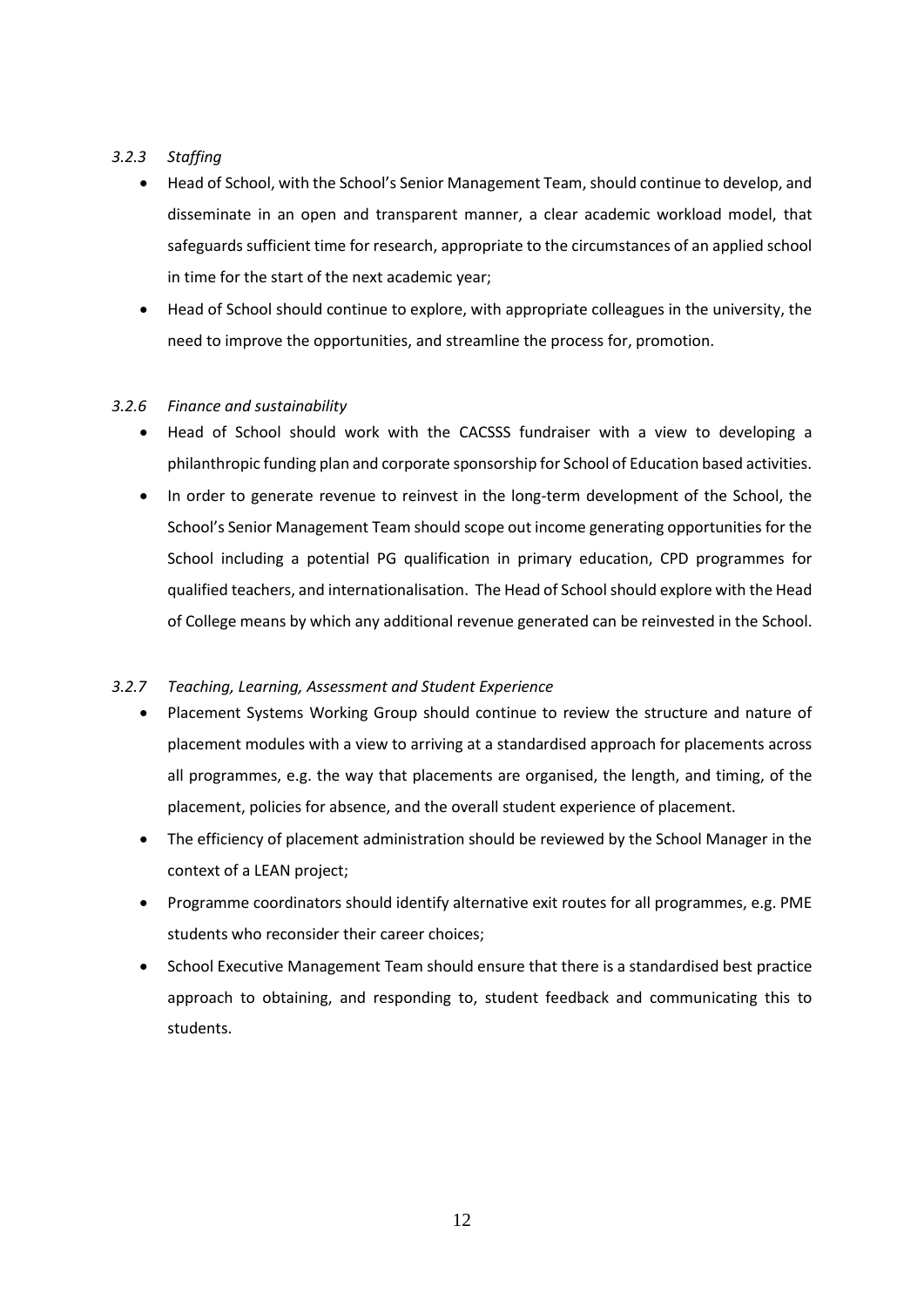#### <span id="page-12-0"></span>**3.3 Observations to the College of Arts, Celtic Studies and Social Sciences (CACSSS)**

- There should be better coordination between the School of Education and the relevant academic units to ensure that students on placement do not miss out on aspects/elements of core modules, e.g. BEd (Hons) (Sports Studies and Physical Education);
- In the context of succession, and the development of new programmes, the Head of College to engage with the Head of School in implementing the School of Education's submitted staffing plan;
- College to continue to work with the Head of School to assist them in achieving the Teaching Council Ireland (TCI) Staff-Student Ratio requirement for reaccreditation;
- Head of College to support the School of Education in identifying income generating opportunities, e.g. Continuing Professional Development for current teachers, internationalisation, and ensure that additional income generated is retained for reinvestment in the School;
- Head of College to continue to support the School of Education in achieving co-location.

#### <span id="page-12-1"></span>**3.4 Observations to the College of Science, Engineering and Food Science (SEFS)**

• Head of College to liaise with the School of Education to expedite the introduction of the redesigned BSc Science Education programme in order to facilitate the external demand for science teachers which would allow graduates to teach two Leaving Certificate subjects and all three Junior Certificate subjects.

#### <span id="page-12-2"></span>**3.5 Observations to Office of the Deputy President and Registrar**

• Deputy President and Registrar to support the School of Education in identifying income generating opportunities, e.g. Continuing Professional Development for current teachers, and internationalisation.

#### **3.6 Observations to the University Management Team**

- University Management Team should continue to work with the Head of School to assist them in achieving the Teaching Council Ireland (TCI) Staff-Student Ratio requirement for reaccreditation;
- University Management Team should continue to improve the opportunities, and streamline the process for, promotion.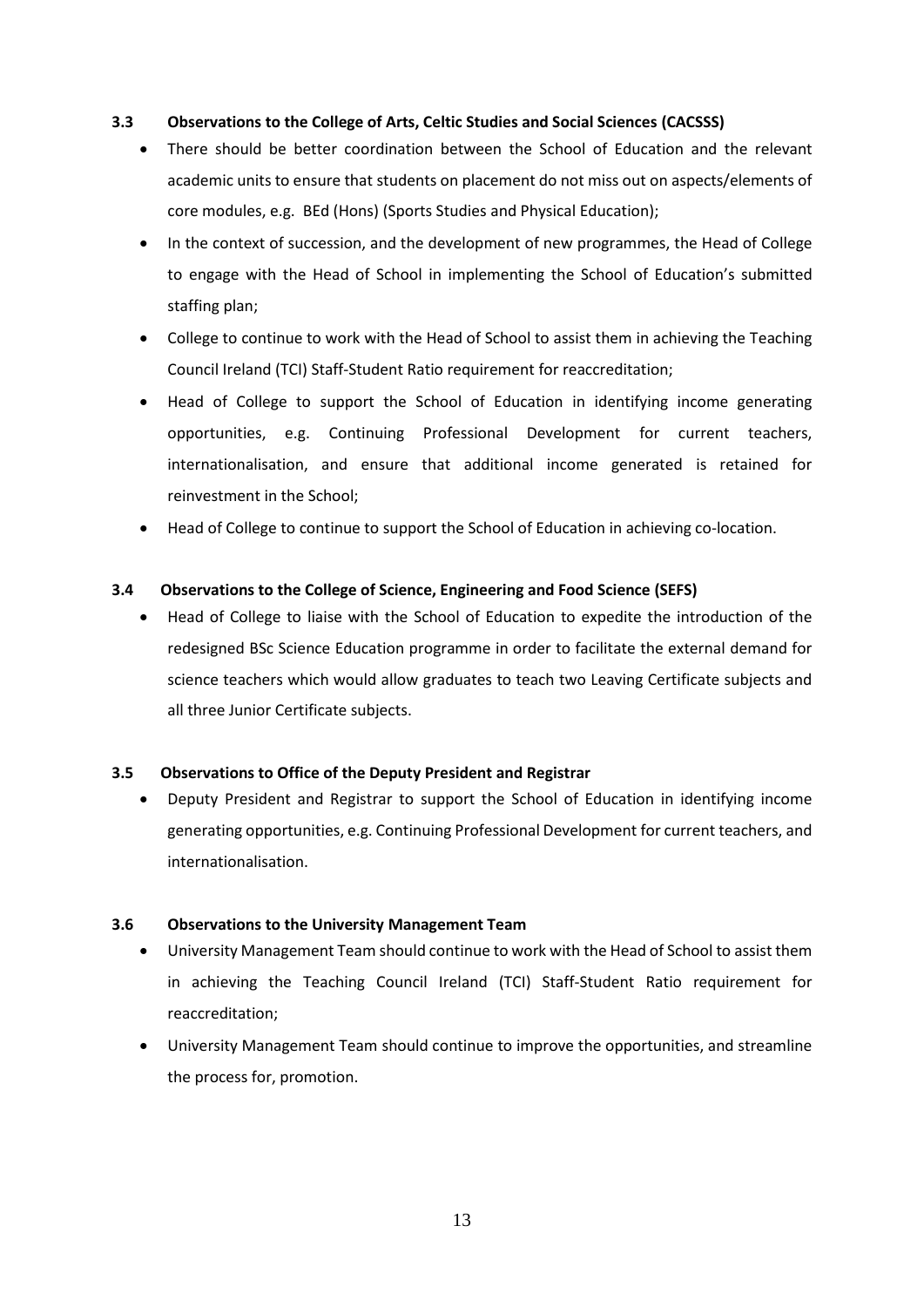#### <span id="page-13-0"></span>**3.7 Observation to the Quality Enhancement Unit (QEU)**

• Director of the Quality Enhancement Unit should give consideration in the internal Unit Quality Review process to including review of research strategy and links to teaching and learning.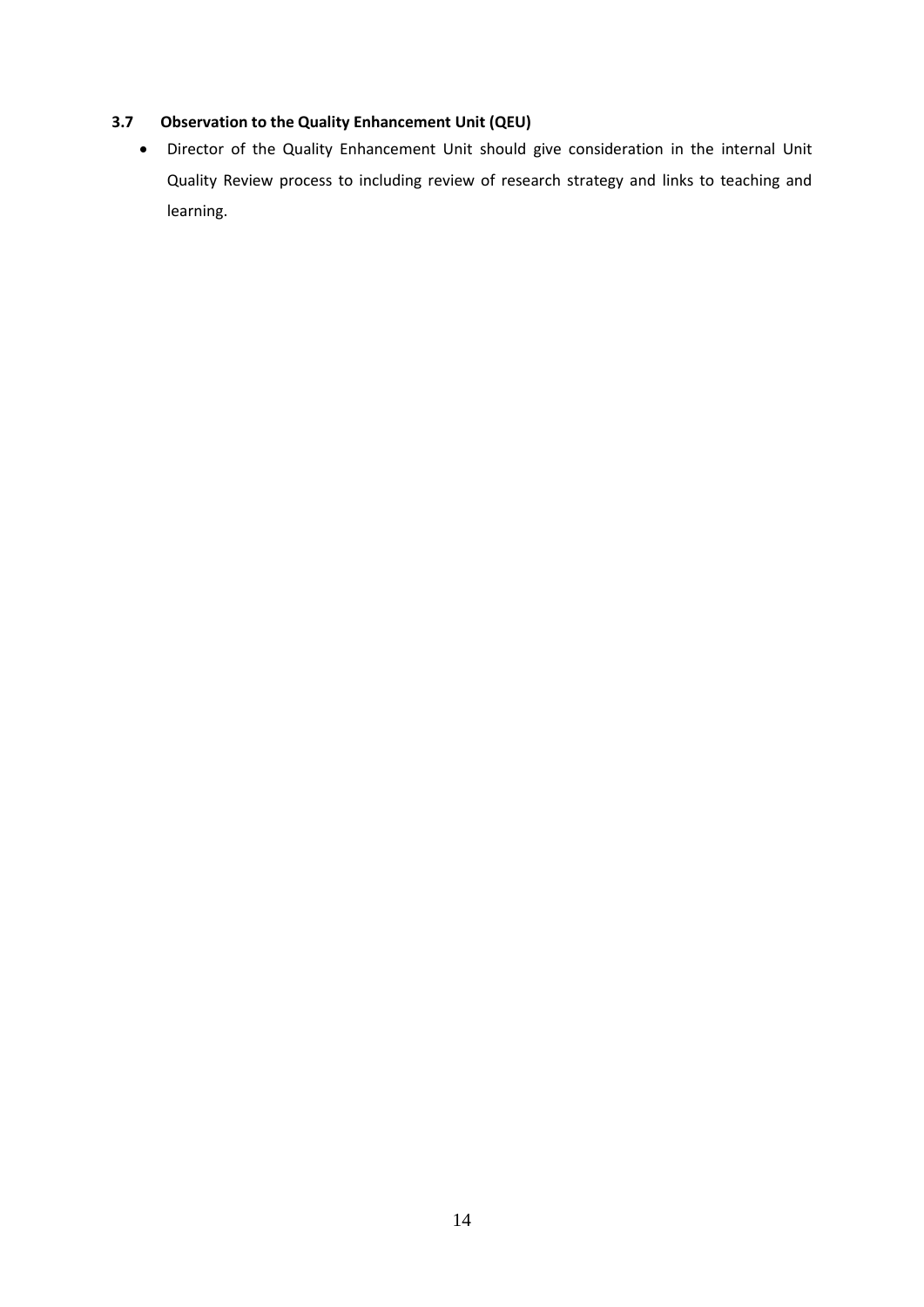## **Appendix A - Panel Profiles: Quality Review of the School of Education**

| Professor Linda Clarke  | Professor Linda Clarke was born in Brooklyn, New York, moving to<br>Northern Ireland in early childhood. She qualified as a teacher in 1983<br>and served as a Geography teacher and Head of Department for 15<br>years. She was appointed as a Lecturer in Education at Ulster<br>University in 2001 and served as Head of the School of Education at<br>Ulster from 2009 to 2013. Linda's key research interests lie in Teacher<br>Education, particularly around Education Technology and Global<br>Learning. Linda was the Northern Chair of SCoTENS (The Stranding<br>Conference for Teacher Education, North and South - a cross border<br>body for teacher education on the island of Ireland, 2013-2016) and<br>Chair of UCETNI (the Universities' Council for the Education of<br>Teachers, 2010-2011 and 2017-2019). She is currently Research<br>Director for Education at Ulster and is member of the UK REF<br>(research Excellence Framework) 2021 Sub-Panel for Education.                                                                                                                                                                                                                                                                                  |
|-------------------------|----------------------------------------------------------------------------------------------------------------------------------------------------------------------------------------------------------------------------------------------------------------------------------------------------------------------------------------------------------------------------------------------------------------------------------------------------------------------------------------------------------------------------------------------------------------------------------------------------------------------------------------------------------------------------------------------------------------------------------------------------------------------------------------------------------------------------------------------------------------------------------------------------------------------------------------------------------------------------------------------------------------------------------------------------------------------------------------------------------------------------------------------------------------------------------------------------------------------------------------------------------------------------|
| <b>Mr Aaron Frahill</b> | Mr Aaron Frahill is currently a UCC MSc Finance (Banking and Risk<br>Management) student from Cobh, who has just concluded his service<br>as the UCC Students' Union Vice-President for Education (Academic<br>Year 2018/19). He obtained a Bachelor's Degree in Economics and<br>Mathematical Studies from UCC in 2018. Mr Frahill previously served<br>as a Student Reviewer during the final year of his undergraduate<br>degree as well as in semester one of this academic year, deepening<br>his understanding of the processes governing<br>departments/schools/professional services' activities in the<br>University. This experience was further enriched by the above-<br>mentioned role within the Students' Union. As such, he was a<br>member of the Quality Enhancement Committee, responsible for the<br>approval of the Quality Enhancement Reports. This experience was<br>vital for his awareness of quality assurance and enhancement issues<br>and processes concerning academic units and professional services.                                                                                                                                                                                                                                     |
| Professor Thia Hennessy | Professor Thia Hennessy was appointed Dean of the Business School<br>at University College Cork (UCC), Ireland in 2017.<br>In addition to her role as Dean, Thia is also Professor and Chair of Agri-<br>Food Economics in UCC. Over her 20-year research career she has<br>examined issues such as the impact of changing agricultural policy on<br>farm performance, the implications of environmental policy and<br>climate change for agriculture and food production and the role of<br>technological developments in the food sector. She has published<br>over 150 academic articles and reports, collaborated on numerous<br>international research projects and is a regular contributor to the<br>media in Ireland. She has addressed the European Parliament and<br>European Commission on numerous occasions, briefed both the<br>European Commissioner for Agriculture and the Irish Minister for<br>Agriculture and gave evidence to the House of Lords and Irish<br>parliament committee for agriculture. In addition to her role of Dean,<br>she also holds a number of directorships, serving on the boards of<br>Teagasc, the Agriculture and Food Development Authority of Ireland,<br>the Irish Management Institute and the Cork Chamber of Commerce. |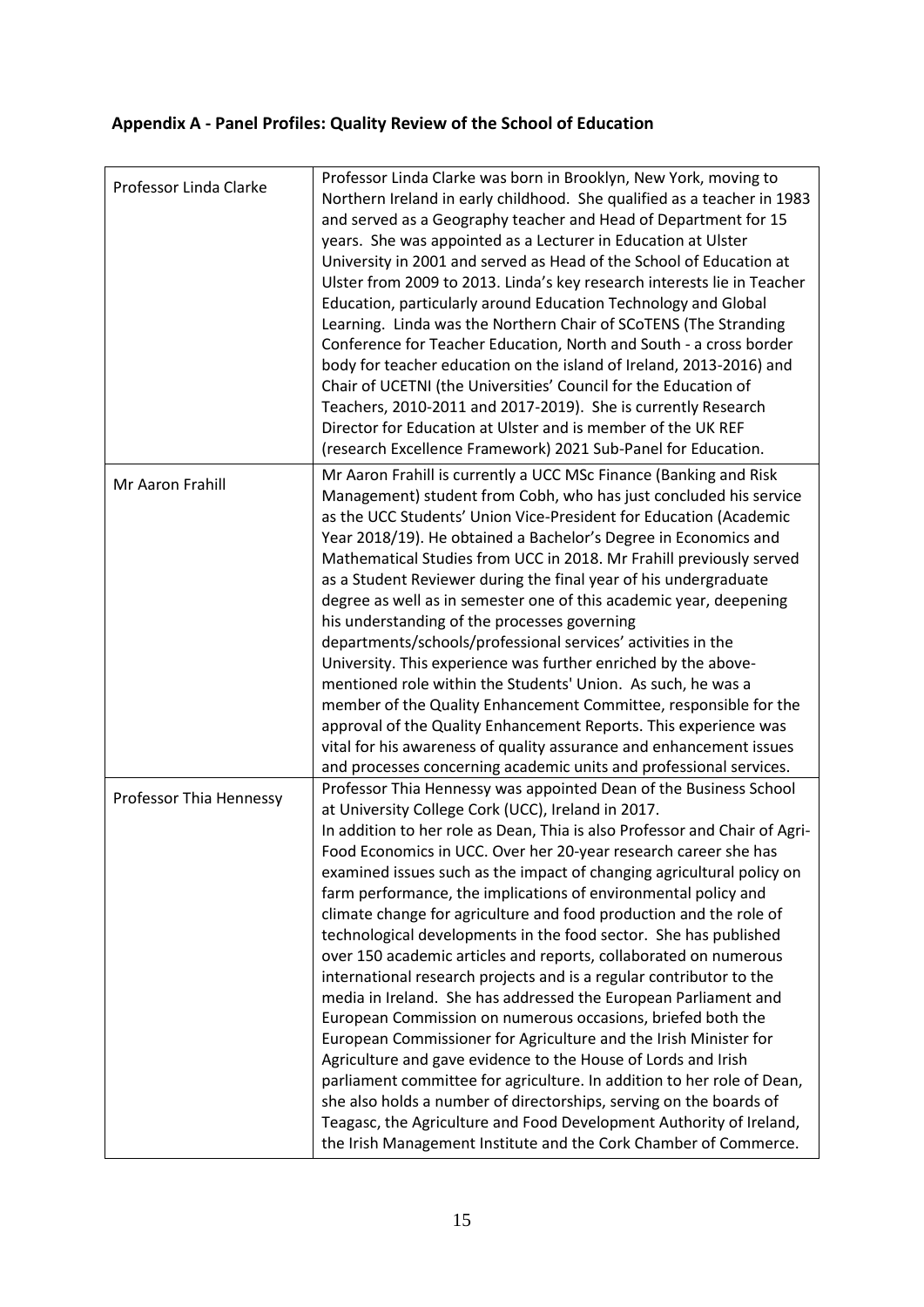|                       | Professor Ian Menter is a Fellow of the Academy of Social Sciences in   |
|-----------------------|-------------------------------------------------------------------------|
| Professor Ian Menter  | the UK and was President of the British Educational Research            |
|                       | Association (BERA), 2013-15. He is Emeritus Professor of Teacher        |
|                       | Education at the University of Oxford and was formerly the Director of  |
|                       | Professional Programmes in the Department of Education at the           |
|                       | University. He previously worked at the Universities of Glasgow, the    |
|                       | West of Scotland, London Metropolitan, the West of England and          |
|                       | Gloucestershire. Before that he was a primary school teacher in         |
|                       | Bristol, England. He is now a Visiting or Honorary Professor at three   |
|                       | UK universities and is a Senior Research Associate at Kazan Federal     |
|                       |                                                                         |
|                       | University, Russia. He was President of the Scottish Educational        |
|                       | Research Association (SERA) from 2005-2007 and was a member of          |
|                       | the steering group for the BERA/RSA Inquiry into Research and           |
|                       | Teacher Education. His main research interests are in research, policy  |
|                       | and practice in teacher education, including comparative studies of     |
|                       | this topic. Recent and forthcoming publications include: Learning to    |
|                       | Teach in England and the United States (Tatto, Burn, Menter, Mutton     |
|                       | and Thompson; Routledge, 2018); A Companion to Research in              |
|                       | Teacher Education (Peters, Cowie and Menter, Eds.; Springer, 2017);     |
|                       | Knowledge, Policy and Practice in Learning to Teach - a cross-national  |
|                       | study (Tatto and Menter, Eds.; Bloomsbury, 2019)                        |
| Dr Ruth Ramsay        | Dr Ruth Ramsay was appointed Dean of Graduate Studies in UCC in         |
|                       | December 2018. Previously she had been Vice-Head of the College of      |
|                       | Science, Engineering and Food Science (SEFS), Head of the Graduate      |
|                       | School of SEFS and Vice-Head of the School of Biological, Earth and     |
|                       | Environmental Sciences (BEES). She has previously chaired the           |
|                       | Research Quality Review for her own School - the School of BEES - and   |
|                       | was a member of the panel for the Quality Review for the School of      |
|                       | Mathematical Sciences. She has a B.A. Mod. (Zoology) (TCD), PhD         |
|                       | (Zoology) (UCC) as well as a BA (French & Italian) (UCC). She has spent |
|                       | most of her career at UCC, except for three years as an Assistant       |
|                       | Professor at the National University of Singapore. She has over 100     |
|                       | publications in marine ecology, animal behaviour, invasive species and  |
|                       | more recently zoo education and carries out extensive fieldwork each    |
|                       | year in Ireland and abroad. Her animal behaviour research is strongly   |
|                       | linked with Fota Wildlife Park, Cork, where she Chairs their Animal     |
|                       | and Research Committee and is a Member of their Research Ethics         |
|                       | Board. She is an Aurora alumna.                                         |
|                       | Dr Geraldine Fahy is a former academic specialising in Biological and   |
| Dr Geraldine Fahy     | Forensic Anthropology; having gained her PhD from the Max Planck        |
| (Review Co-ordinator) | Institute for Evolutionary Anthropology and Universität Leipzig         |
|                       | (Germany) in 2014. Following a brief postdoc at KU Leuven (Belgium)     |
|                       | she joined the University of Kent as Lecturer in Biological             |
|                       |                                                                         |
|                       | Anthropology (2014-2019). She has academic and administrative           |
|                       | experience in student recruitment, outreach coordination and UG and     |
|                       | PG student supervision, and is an Aurora alumna. Since joining the      |
|                       | QEU as Quality Enhancement Advisor in September 2019, she has           |
|                       | coordinated several unit Quality Reviews.                               |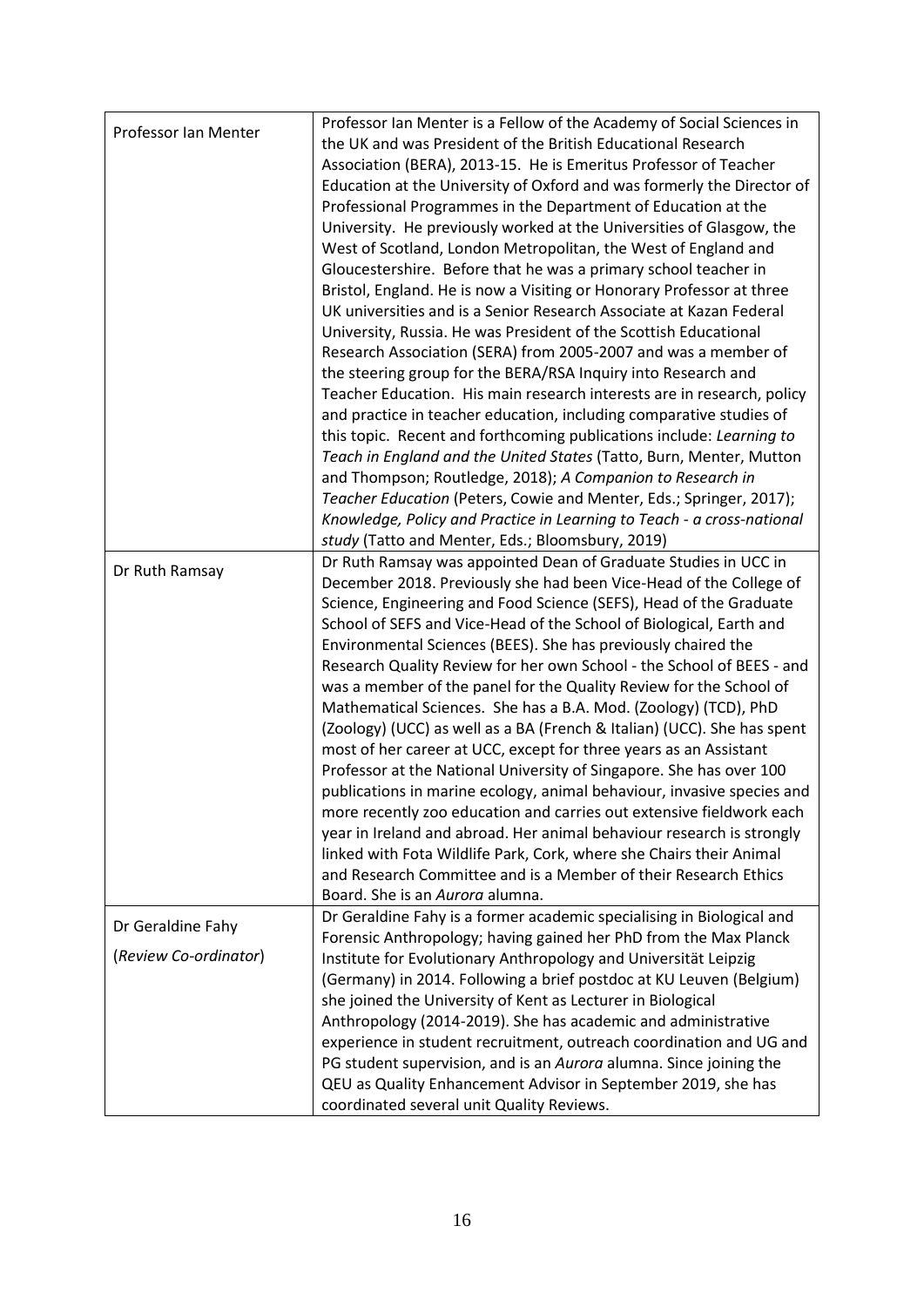#### <span id="page-16-0"></span>**Appendix B – Peer Review Panel site visit timetable**

#### **SCHOOL OF EDUCATION**

#### **PEER REVIEW PANEL SITE VISIT TIMETABLE**

#### **In Summary**

| Tue 11 February: | The Panel arrives for a briefing from the Director of Quality<br>Enhancement, followed by a meeting with the Head of School and<br>School staff. This is followed by a meeting with UG and PG students,<br>and External Stakeholders. |
|------------------|---------------------------------------------------------------------------------------------------------------------------------------------------------------------------------------------------------------------------------------|
| Wed 12 February: | The Panel meets with the Head of College, tours the School facilities,<br>meets staff members, and relevant senior officers. Panel commences<br>drafting of report recommendations.                                                   |
| Thu 13 February: | The Panel meets with the Head of School. A closing presentation is given<br>by the Panel to all members of the School. Panel members depart.                                                                                          |

| <b>Tuesday 11 February</b> |                                                                                                                                                                                 |
|----------------------------|---------------------------------------------------------------------------------------------------------------------------------------------------------------------------------|
|                            | <b>Venue: Tower Room 2</b>                                                                                                                                                      |
| $10.00 - 10.45$            | Convening of Panel members (with tea/coffee)<br>Briefing by Ms Elizabeth Noonan, Director of Quality Enhancement                                                                |
| $10.45 - 11.30$            | Private meeting of Panel                                                                                                                                                        |
|                            | Panel agree issues from the SER that warrant further exploration, review feedback<br>summaries from each reviewer, and agenda topics for the individual site visit<br>meetings. |
| $11.30 - 12.30$            | Dr Fiona Chambers, Head, School of Education                                                                                                                                    |
|                            | (to be joined by the School Manager, Angela Desmond at 12.10)                                                                                                                   |
|                            | 15 minute introduction detailing:                                                                                                                                               |
|                            | How the School undertook its SER?<br>➤<br>$\triangleright$ What it learned from the process?                                                                                    |
|                            | $\triangleright$ What it hopes to gain from the review?                                                                                                                         |
|                            | Subsequent discussion should cover developments to date, strategic priorities of<br>the School and overview of educational provision.                                           |
| $12.30 - 13.20$            | Private meeting of Panel & lunch                                                                                                                                                |
|                            | Panel agree issues to be discussed with School staff, and undergraduate and<br>postgraduate students.                                                                           |
| $13.20 - 13.30$            | Transition to O'Rahilly Building, Room G27                                                                                                                                      |
| $13.30 - 14.30$            | Meeting with School staff                                                                                                                                                       |
|                            | Small group discussion:                                                                                                                                                         |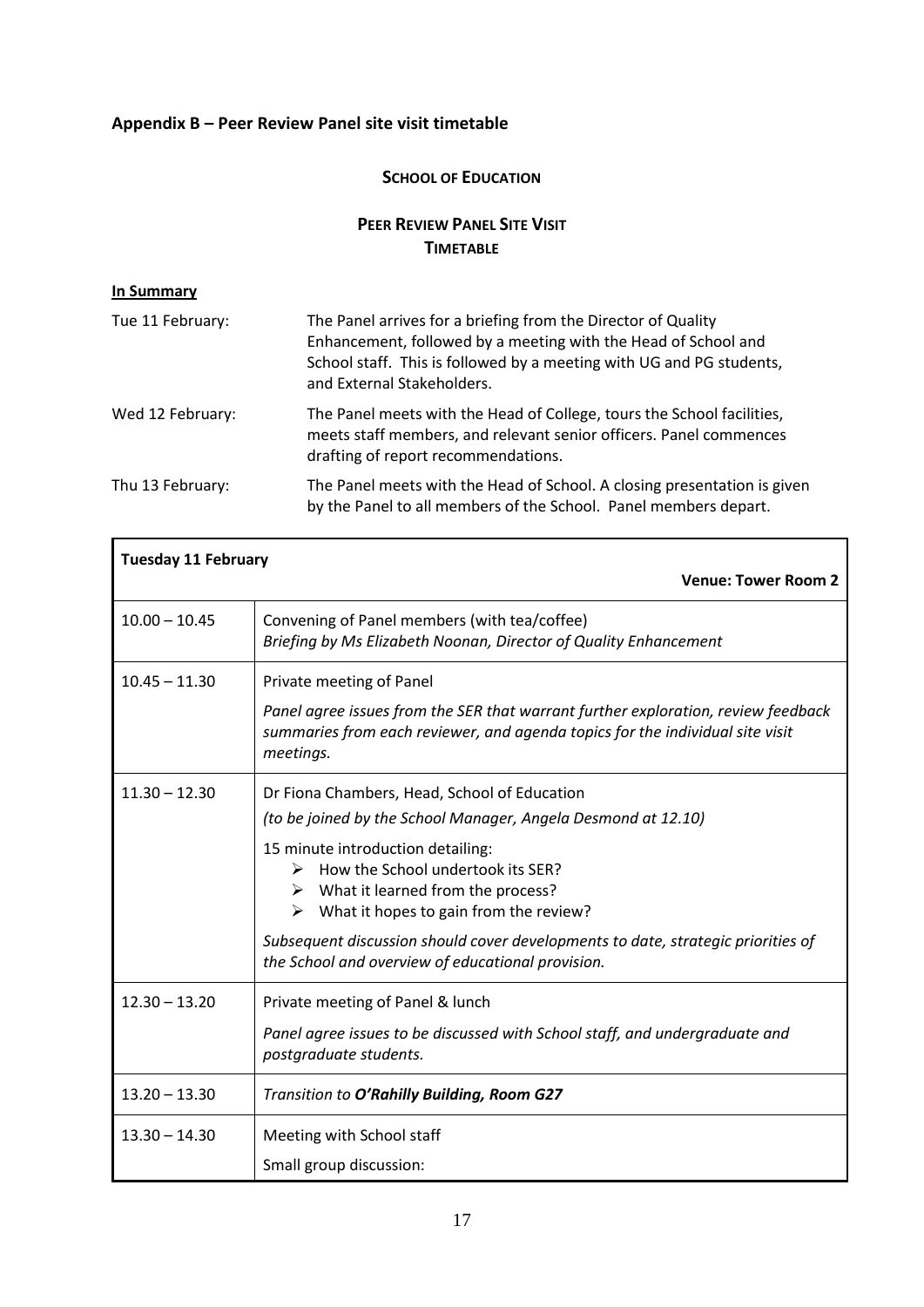|                 | $\triangleright$ What is working well in the School?                                                                                                                                            |
|-----------------|-------------------------------------------------------------------------------------------------------------------------------------------------------------------------------------------------|
|                 | $\triangleright$ What has potential? What should be improving?                                                                                                                                  |
|                 | $\triangleright$ What is the one thing that needs to change?                                                                                                                                    |
|                 | Feedback to entire group in final 15 minutes.                                                                                                                                                   |
|                 | Venue: O'Rahilly Building, Room G27                                                                                                                                                             |
|                 |                                                                                                                                                                                                 |
| $14.30 - 14.45$ | <b>Transition to Tower Room 2</b>                                                                                                                                                               |
| $14.45 - 15.30$ | Representatives of undergraduate students                                                                                                                                                       |
|                 | Cian Bohane, BEDSS3                                                                                                                                                                             |
|                 | Gerard Brosnan, BAEYC1                                                                                                                                                                          |
|                 | Stacey Brosnan, BSc Sc Ed 4                                                                                                                                                                     |
|                 | Ciara Houstoun, BEDSS3                                                                                                                                                                          |
|                 | Michael Lehane, BEDSS3<br>Fianna Ni Mhurchu, BAEYC2                                                                                                                                             |
|                 | John O'Donoghue, BSc Sc Ed 4                                                                                                                                                                    |
|                 | Maria Leonor Oliveira, BAEYC1                                                                                                                                                                   |
|                 | Meghan Wallace, BSc Sc Ed 4                                                                                                                                                                     |
|                 |                                                                                                                                                                                                 |
| $15.30 - 16.15$ | Representatives of Postgraduate students                                                                                                                                                        |
|                 | David Bennett, PME2                                                                                                                                                                             |
|                 | Alison Beresford, PDSEDN1                                                                                                                                                                       |
|                 | Ryan Gallagher, PHDAT2                                                                                                                                                                          |
|                 | Elizabeth Kelleher, PME2                                                                                                                                                                        |
|                 | Valerie Mullane, PDEL1                                                                                                                                                                          |
|                 | Claire O'Neill, PDSEDN1                                                                                                                                                                         |
|                 | Ann O'Regan, MEDM1<br>Orla Slattery, PHDED1                                                                                                                                                     |
|                 |                                                                                                                                                                                                 |
| $16.15 - 16.45$ | Private meeting of Panel (with tea/coffee)                                                                                                                                                      |
|                 | Telephone call with Dr Tim O'Connor (Member of SOE Development Committee)<br>at 16.20pm                                                                                                         |
|                 | Tel: 087 656 4486.                                                                                                                                                                              |
|                 |                                                                                                                                                                                                 |
| $16.45 - 17.00$ | Transition to Staff Common Room for External Stakeholder meeting                                                                                                                                |
| $17.00 - 18.00$ | Meeting with External Stakeholders                                                                                                                                                              |
|                 | The Panel meets with past graduates, employers of graduates and other<br>stakeholders as appropriate to discuss views on the quality of education received<br>and the quality of the graduates. |
|                 | Ms Elaine Angland, Principal, COPE Foundation, Scoil Eanna, Cork<br>Ms Regina Butler, Principal, Schoil Mhuire, Cork                                                                            |
|                 | Ms Alison Crowley, Togher Family Centre, Cork                                                                                                                                                   |
|                 | Ms Miriam Downey, Principal, Scoil Mhuire, Kanturk                                                                                                                                              |
|                 | Ms Ciara Fahy, Graduate, PDSEN Programme<br>Mr Finbarr Hurley, Principal, Greenmount Primary School, Cork                                                                                       |
|                 | Mr Edward McCarthy, Graduate, PDSEN Programme                                                                                                                                                   |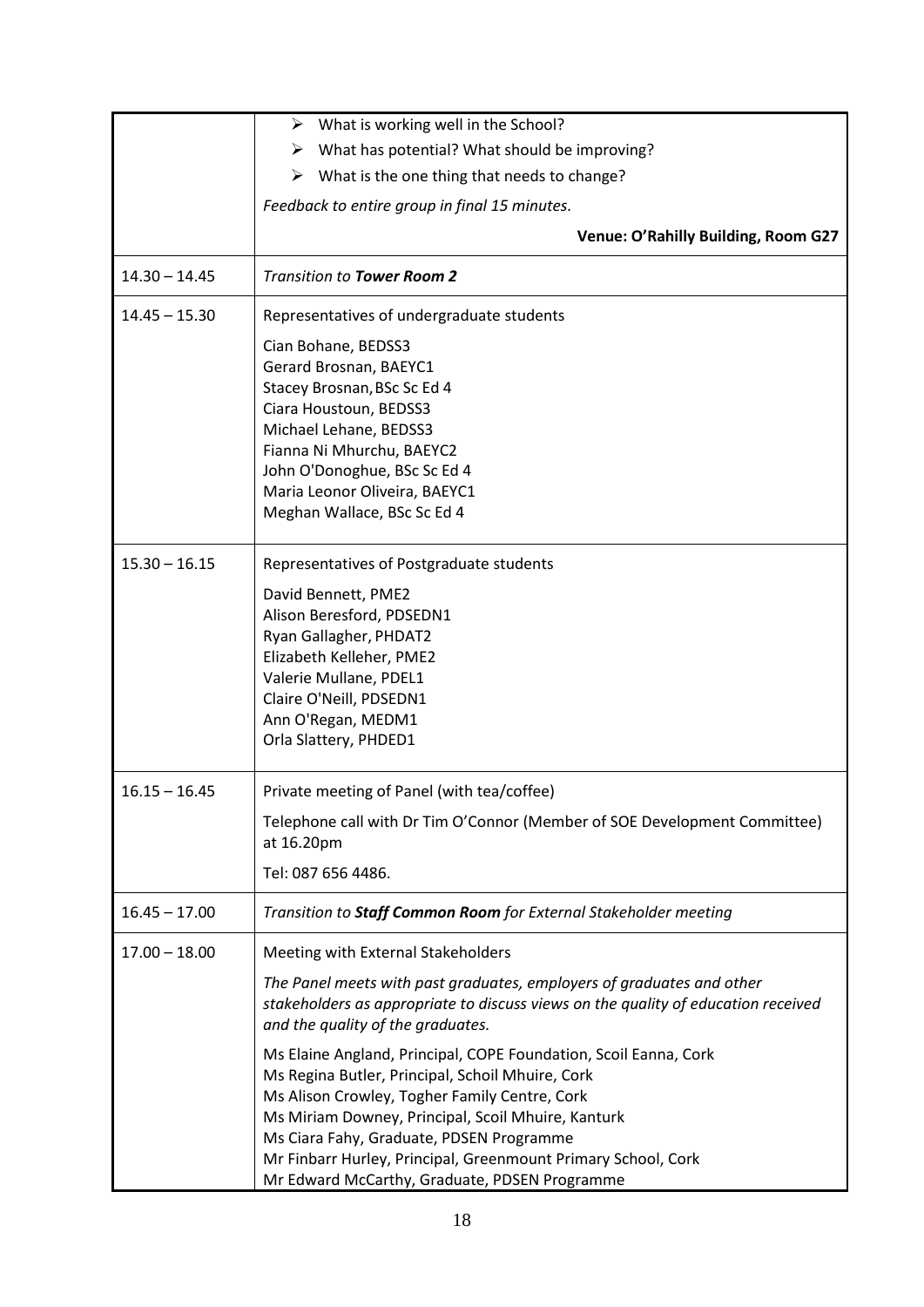|       | Mr Dónal Ó Buachalla, Principal, Gaelcholáiste Mhuire, A.G. North Monastery,<br>Cork<br>Ms Emma O'Callaghan Mullins, Togher Family Centre, Cork<br>Mr Séamus Ó Ceallacháin, Principal, Pobalscoil na Tríonóide, Youghal |
|-------|-------------------------------------------------------------------------------------------------------------------------------------------------------------------------------------------------------------------------|
|       | <b>Venue: Staff Common Room</b>                                                                                                                                                                                         |
| 19.00 | Dinner for members of the Panel, the Quality Enhancement Director and the Quality<br><b>Enhancement Advisor</b>                                                                                                         |
|       | Venue: Jacob's on the Mall                                                                                                                                                                                              |

| <b>Wednesday 12 February</b> |                                                                                                                                                                                                                                                                                                                                                                |  |
|------------------------------|----------------------------------------------------------------------------------------------------------------------------------------------------------------------------------------------------------------------------------------------------------------------------------------------------------------------------------------------------------------|--|
|                              | <b>Venue: Tower Room 2</b>                                                                                                                                                                                                                                                                                                                                     |  |
| $08.45 - 09.15$              | Convening of the Panel                                                                                                                                                                                                                                                                                                                                         |  |
|                              | Panel agree issues to be discussed with Head of College and College Financial Analyst                                                                                                                                                                                                                                                                          |  |
| $09.15 - 10.15$              | Professor Chris Williams, Head of College                                                                                                                                                                                                                                                                                                                      |  |
|                              | (joined by the College Manager, Majella O'Sullivan and the College Financial Analyst,<br>Conor Delaney at 09.45am)                                                                                                                                                                                                                                             |  |
|                              | Panel discuss College strategy and priorities. The links between College/School<br>financial resource allocations process, staffing resources and infrastructure.                                                                                                                                                                                              |  |
| $10.15 - 10.45$              | Tea/coffee                                                                                                                                                                                                                                                                                                                                                     |  |
| $10.45 - 11.00$              | Transition to Leeholme for tour of facilities                                                                                                                                                                                                                                                                                                                  |  |
| $11.00 - 12.00$              | Tour of facilities                                                                                                                                                                                                                                                                                                                                             |  |
| $12.00 - 12.15$              | Transition back to <b>Tower Room 2</b>                                                                                                                                                                                                                                                                                                                         |  |
| $12.15 - 13.00$              | (Case Study) Enhancing Student Learning Experience                                                                                                                                                                                                                                                                                                             |  |
|                              | Dr Steve O'Brien (topic: Ubuntu case study of good practice)                                                                                                                                                                                                                                                                                                   |  |
|                              | Dr Fiona Chambers (additional case studies of good practice)                                                                                                                                                                                                                                                                                                   |  |
|                              | Opportunity for the School to highlight good practice and enhancements to the<br>student learning experience.                                                                                                                                                                                                                                                  |  |
| $13.00 - 13.45$              | Lunch and private meeting of the panel                                                                                                                                                                                                                                                                                                                         |  |
| $13.45 - 15.00$              | Meeting with Programme Directors                                                                                                                                                                                                                                                                                                                               |  |
|                              | Discussion on monitoring and review of programmes to include indicatively,<br>programme & module approval processes, student progression, External Examiner<br>reports, external accreditation/recognition (where appropriate), supports for<br>learners, placement (where appropriate) and, from 14.30, implementation of the<br>Academic Strategy (2018-22). |  |
|                              | Maura Cuneen - EYCS<br>Kathy Hall Cohort - PhD                                                                                                                                                                                                                                                                                                                 |  |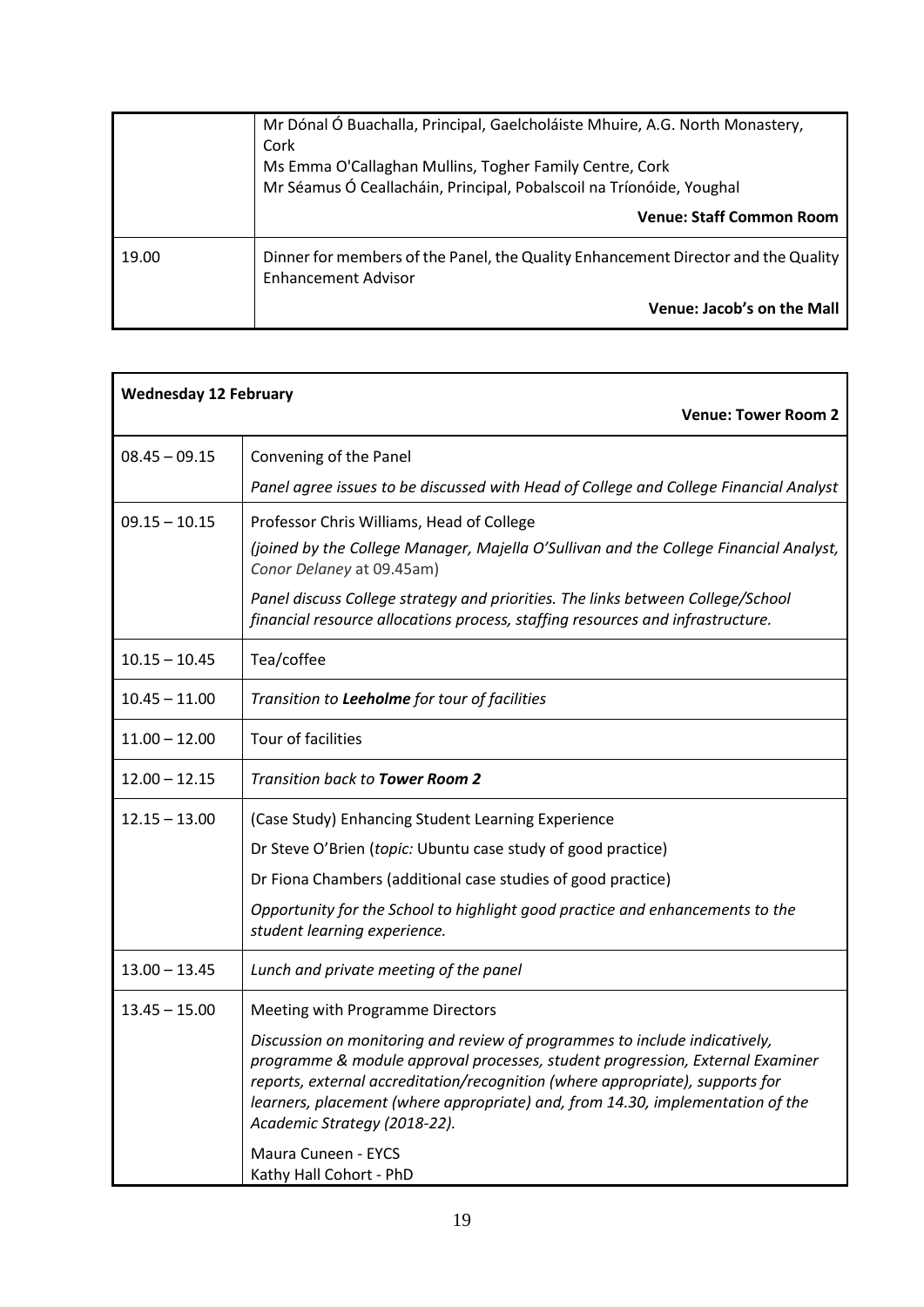|                 | Declan Kennedy - BScEd<br>Joe Moynihan - PDEL<br><b>Brian Murphy -PME</b><br>Maire Ni Riordain - MEd<br>Dan O'Sullivan - PDSEN<br>Wesley O'Brien - SSPE                                                                     |
|-----------------|-----------------------------------------------------------------------------------------------------------------------------------------------------------------------------------------------------------------------------|
| $15.00 - 15.30$ | Meeting with Senior Officers of the University:<br>Dr Amanda Forde, Deputising for Professor Anita Maguire, Vice President for<br>Research & Innovation<br>Professor Paul McSweeney, Vice President for Learning & Teaching |
| $15.30 - 16.00$ | Professor John O'Halloran, Deputy President & Registrar<br>Discussion of UCC's Strategic Plan (2017-2022) and Academic Strategy (2018-2022)                                                                                 |
| $16.00 - 18.00$ | Private meeting of the Panel to commence drafting the report recommendations<br>(with tea/coffee)                                                                                                                           |
| 19.30           | Dinner for members of the Panel<br><b>Venue: River Lee Hotel</b>                                                                                                                                                            |

| <b>Thursday 13 February</b><br><b>Venue: Tower Room 2</b> |                                                                                                                                                                                                                |
|-----------------------------------------------------------|----------------------------------------------------------------------------------------------------------------------------------------------------------------------------------------------------------------|
|                                                           |                                                                                                                                                                                                                |
| $08.45 - 09.00$                                           | Convening of the Panel                                                                                                                                                                                         |
| $09.00 - 09.30$                                           | Private meeting of Panel                                                                                                                                                                                       |
| $09.30 - 10.15$                                           | Dr Fiona Chambers, Head of School                                                                                                                                                                              |
|                                                           | Clarification and discussions of main findings by Panel.                                                                                                                                                       |
| $10.15 - 11:30$                                           | Private meeting of Panel to finalise drafting the report recommendations (with<br>tea/coffee)                                                                                                                  |
| $11:30 - 12:00$                                           | Formulating the closing presentation                                                                                                                                                                           |
| $12:00 - 12:15$                                           | Transition to Hub Building Room 404 (Dora Allman Room)                                                                                                                                                         |
| $12:15 - 13:00$                                           | Closing presentation                                                                                                                                                                                           |
|                                                           | Closing presentation to all staff, to be made by the Chair or other member(s) of Panel<br>as agreed, summarising the principal findings of the Panel. This presentation is not<br>for discussion at this time. |
|                                                           | Venue: Hub Building Room 404 (Dora Allman Room)                                                                                                                                                                |
| 13.00                                                     | Panel departs                                                                                                                                                                                                  |